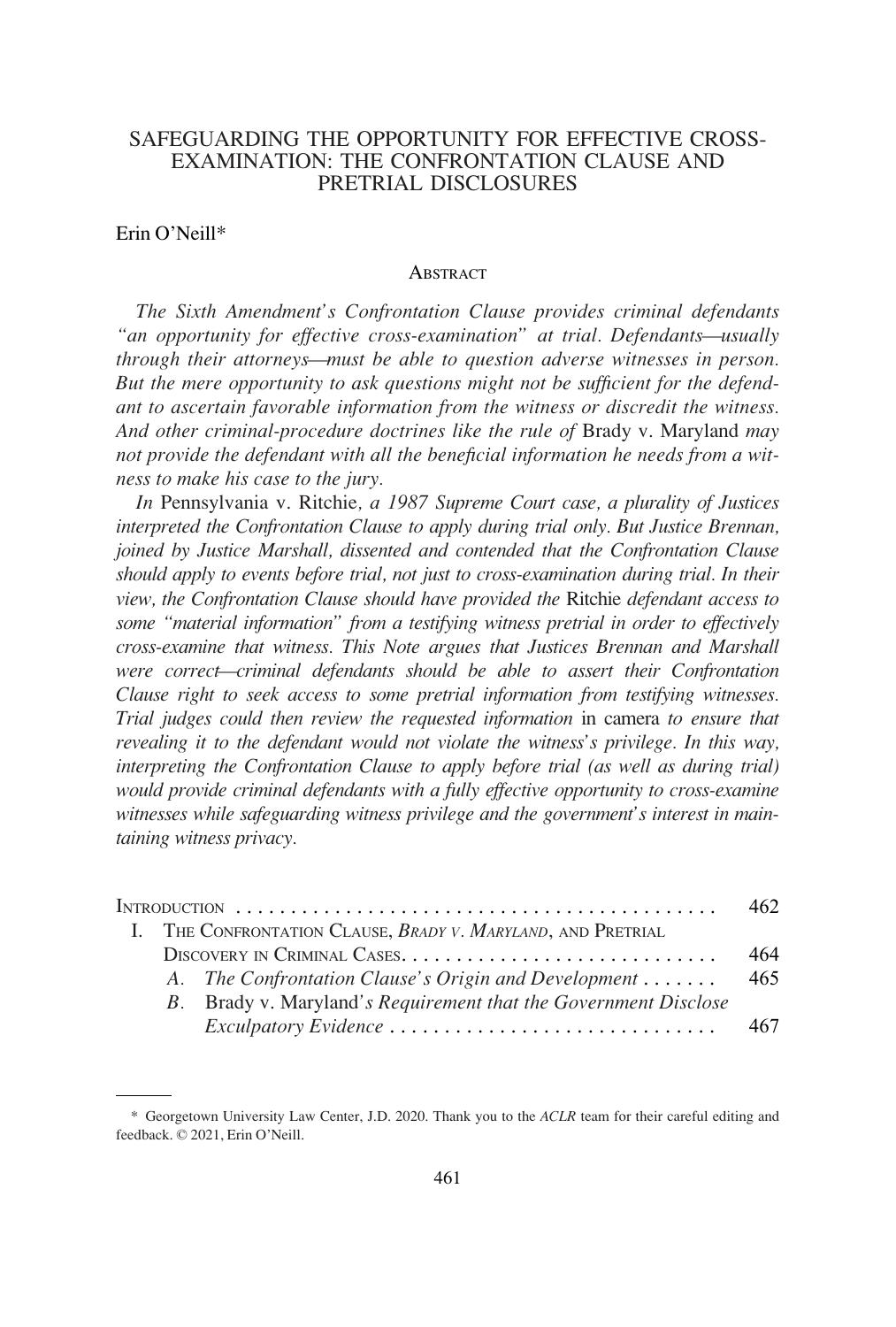<span id="page-1-0"></span>

|      | $C_{\cdot}$ | Pennsylvania v. Ritchie and Pretrial Discovery Related to     |
|------|-------------|---------------------------------------------------------------|
|      |             | Cross-Examination                                             |
| П.   |             | THE CONFRONTATION CLAUSE AND THE BRADY RULE AFTER RITCHIE     |
|      | A.          | The Confrontation Clause in Federal Courts of Appeals After   |
|      |             |                                                               |
|      |             | Circuits with No Requirement of In Camera Review of<br>1.     |
|      |             | Requested Cross-Examination Materials                         |
|      |             | The Eighth Circuit's Requirement of In Camera Review to<br>2. |
|      |             | Determine If the Confrontation Clause Requires Disclosure     |
|      |             |                                                               |
|      | $B_{-}$     | The Confrontation Clause in State Courts of Last Resort After |
|      |             |                                                               |
| III. |             | THE CURRENT UNDERSTANDING OF CONFRONTATION CLAUSE PRETRIAL    |
|      |             | DISCLOSURES SHOULD BE BROADENED TO SAFEGUARD CRIMINAL         |
|      |             | DEFENDANTS' OPPORTUNITY FOR EFFECTIVE CROSS-EXAMINATION       |
|      | A.          | The Need for In Camera Review of Requested Cross-             |
|      |             | Examination Materials Under the Confrontation Clause Despite  |
|      |             | the Government's Compelled Brady Disclosures                  |
|      | $B_{\cdot}$ | The Need for Pretrial Disclosure of Confrontation Clause      |
|      |             | Materials to Guarantee an Opportunity for Effective Cross-    |
|      |             | Examination, Especially When the Witness Opens the Door to a  |
|      |             |                                                               |
|      | $C_{\cdot}$ | An In Camera Review of Requested Cross-Examination            |
|      |             | Materials Can Balance the Interests of Criminal Defendants,   |
|      |             |                                                               |
|      | D.          | A Materiality Requirement for Requested Confrontation Clause  |
|      |             | Materials Can Avoid Overburdening Trial Courts.               |

#### **INTRODUCTION**

Many Americans' knowledge of cross-examination in criminal trials comes from its depiction in television shows, books, and movies. The scenes range from somber to amusing: Atticus Finch, Elle Woods, Lieutenant Daniel Kaffee, and Vinny Gambini artfully (or not-so-artfully) persuade an adverse witness to make an emotional statement that exculpates the criminal defendant.<sup>1</sup> The right to crossexamination comes from the Sixth Amendment's Confrontation Clause, which states, "[i]n all criminal prosecutions, the accused shall enjoy the right . . . to be confronted with the witnesses against him."2 The fictional courtroom scenes, although dramatic, do not show the arduous discovery process that precedes cross-

<sup>1.</sup> *See* HARPER LEE, TO KILL A MOCKINGBIRD 242–52 (1960); LEGALLY BLONDE (Metro-Goldwyn-Mayer Pictures 2001); A FEW GOOD MEN (Columbia Pictures 1992); MY COUSIN VINNY (Twentieth Century Fox 1992).

<sup>2.</sup> U.S. CONST. amend VI.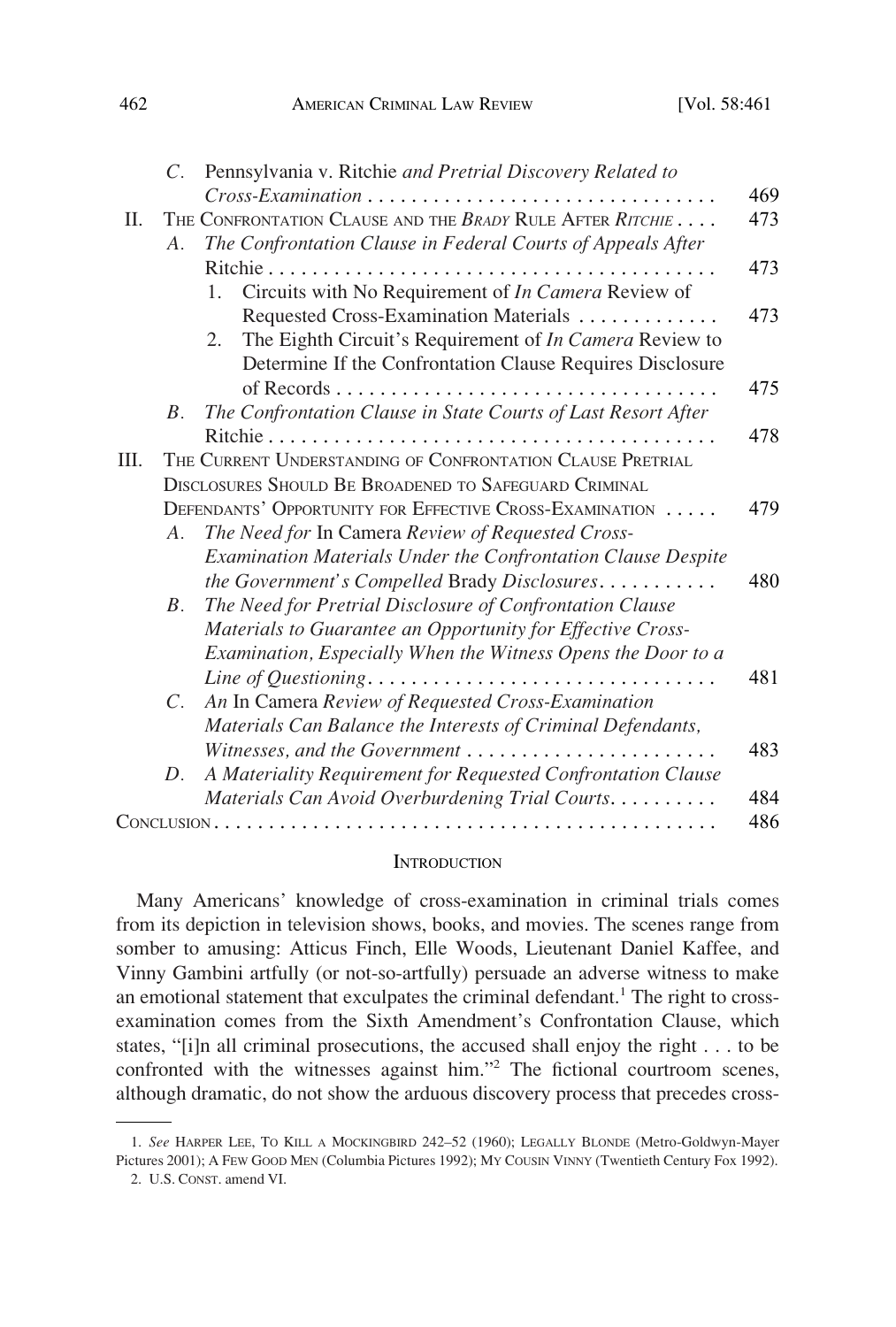examination at trial. In reality, the pretrial discovery process can significantly hinder criminal defendants' ability to access information that would allow them to cross-examine adverse witnesses effectively.

The Confrontation Clause provides criminal defendants with "an opportunity for effective cross-examination," but it does not provide the right to pretrial disclosure of all information that might possibly aid a defendant's courtroom questioning.3 The Supreme Court has held that a defendant must have "wide latitude" to question adverse witnesses at trial.<sup>4</sup> But defendants are not guaranteed access to records or materials from adverse witnesses that could open up relevant and potentially exculpatory lines of questioning, even if the only way a defendant could know to pursue those lines of questioning would be through discovery of a witness's records.5

This doctrine is not perfectly settled. It comes from the 1987 Supreme Court plurality opinion in *Pennsylvania v. Ritchie*. 6 Four Justices in *Ritchie* thought that the Confrontation Clause protected only a defendant's right to question adverse witnesses *during trial*—nothing more.7 But three other Justices wrote separately in favor of a broader Confrontation Clause reading that would provide criminal defendants some pretrial discovery rights, including access to prior statements of the testifying witness, for use during cross-examination.<sup>8</sup>

This Note argues that the Supreme Court's current reading of the Confrontation Clause from the *Ritchie* plurality is too limited. The right to confront adverse witnesses should not only matter during a criminal trial. Instead, the Confrontation Clause should guarantee criminal defendants some ability to request materials from the government—specifically any materials that might be important when cross-examining adverse witnesses. Of course, some requested materials would be unavailable, such as attorney work product or psychotherapist communications. Before trial, the judge would review the requested materials *in camera* (in her chambers away from the jury, press, and public) $9$  to determine if the materials were actually necessary to safeguard a defendant's opportunity for effective crossexamination and to ensure no privilege is violated. Reading the Confrontation Clause this way would both preserve government interests and witness privileges and protect the defendant's right to confrontation. The Eighth Circuit reached this

<sup>3.</sup> Pennsylvania v. Ritchie, 480 U.S. 39, 53 (1987) (plurality opinion) (quoting Delaware v. Fensterer, 474 U.S. 15, 20 (1985) (per curiam)).

<sup>4.</sup> *Id.* (citing *Fensterer*, 474 U.S. at 20).

<sup>5.</sup> *See id.* at 52–54.

<sup>6.</sup> *Id.* 

<sup>7.</sup> *Id.* at 52–53.

<sup>8.</sup> Justice Marshall joined Justice Brennan's dissent and argued for a broad construction of the Confrontation Clause. *See id.* at 66 (Brennan, J., dissenting). Justice Blackmun concurred in the judgment but was "in substantial agreement" with Justice Brennan. *See id.* at 61 (Blackmun, J., concurring in part and concurring in the judgment).

<sup>9.</sup> *See In camera*, BLACK'S LAW DICTIONARY (11th ed. 2019).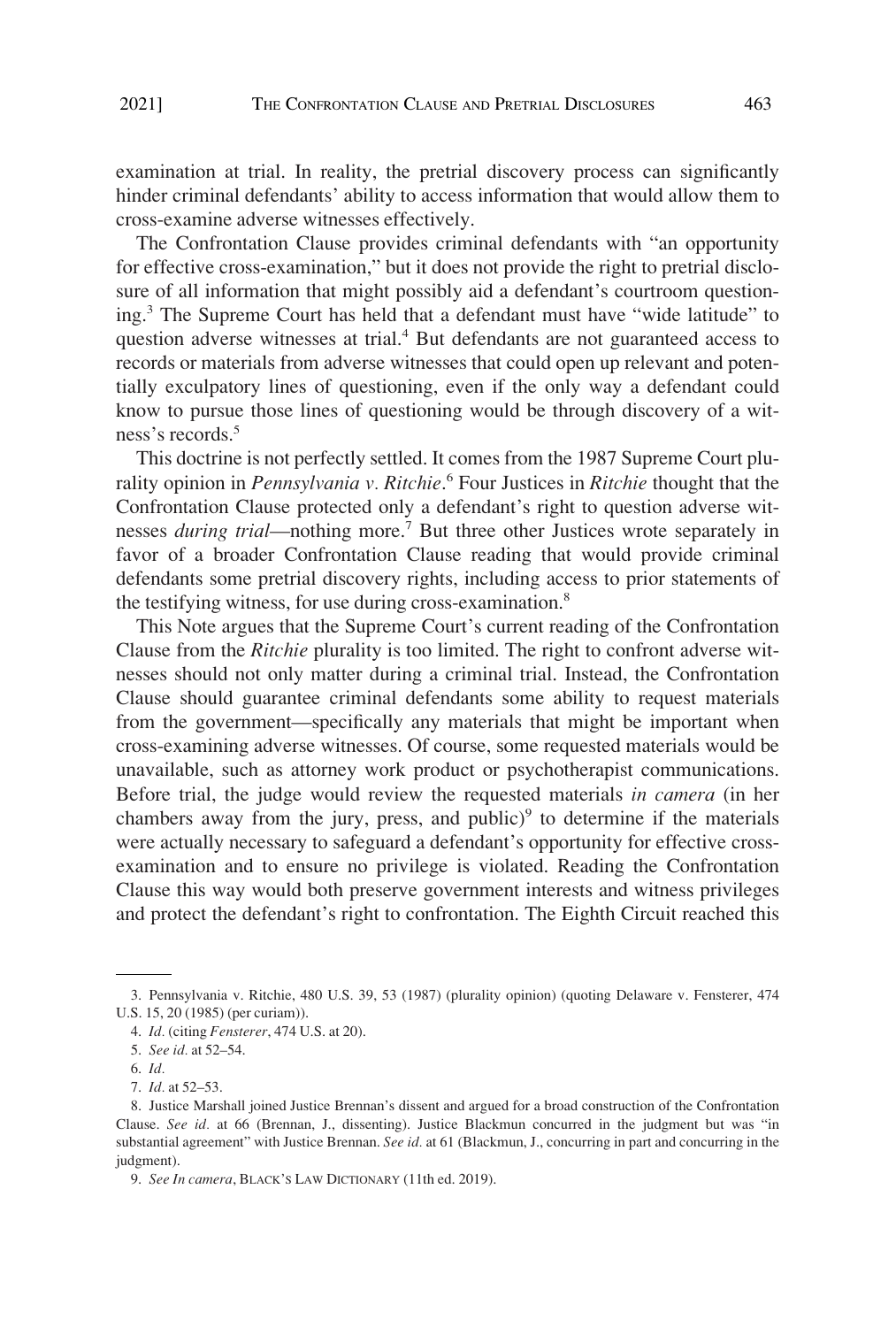<span id="page-3-0"></span>conclusion in *United States v. Arias* in 2019,<sup>10</sup> and this Note advocates for a similar rule in all criminal trials.

Part I describes the Confrontation Clause's origin and development, the Clause's relation to *Brady v. Maryland*, under which the government must disclose exculpatory material to criminal defendants, and how the majority, plurality, concurring, and dissenting opinions in *Pennsylvania v. Ritchie* construed the Confrontation Clause and the *Brady* rule as they relate to pretrial discovery and *in camera* review of requested materials. Part II discusses how subsequent federal and state cases have construed the Confrontation Clause and the *Brady* rule, focusing on the different ways the federal courts of appeals and state courts of last resort have construed the Confrontation Clause and pretrial disclosures.

Part III argues that trial courts should adopt an *in camera* review procedure when a criminal defendant requests access to cross-examination materials that are confidential or privileged—like the procedure the Eighth Circuit ordered in *Arias*. Part III also explains why a Confrontation Clause *in camera* review standard is necessary, even though material disclosed under *Brady* is often useful to a defendant during cross-examination. In some cases, the prosecution will have access to material that does not rise to the level of *Brady* exculpatory or impeachment evidence, but will nonetheless help guarantee the defendant an opportunity for effective cross-examination. And ensuring that defendants have the opportunity for effective cross-examination—even just by accessing records that might open up new lines of inquiry—is crucial to safeguarding their constitutional rights.

## I. THE CONFRONTATION CLAUSE, *BRADY V. MARYLAND*, AND PRETRIAL DISCOVERY IN CRIMINAL CASES

The Confrontation Clause and the rule of *Brady v. Maryland* both safeguard criminal defendants' constitutional rights. Although the two doctrines sometimes overlap—particularly during cross-examination—the Confrontation Clause and the *Brady* rule serve different purposes. The Confrontation Clause ensures that defendants can face adverse witnesses at trial and have an opportunity to effectively cross-examine them. *Brady* protects against prosecutorial suppression of evidence that is favorable to a defendant. In this Part, Section A describes the origins and development of the Confrontation Clause in English and American jurisprudence. Section B explains *Brady v. Maryland*  and subsequent cases that have clarified the government's duty to disclose evidence favorable to a criminal defendant. Section C discusses *Pennsylvania v. Ritchie*, which held that *Brady*, but not the Confrontation Clause, entitled the defendant to an *in camera* review of materials that would have assisted his counsel during cross-examination.

<sup>10. 936</sup> F.3d 793, 795 (8th Cir. 2019).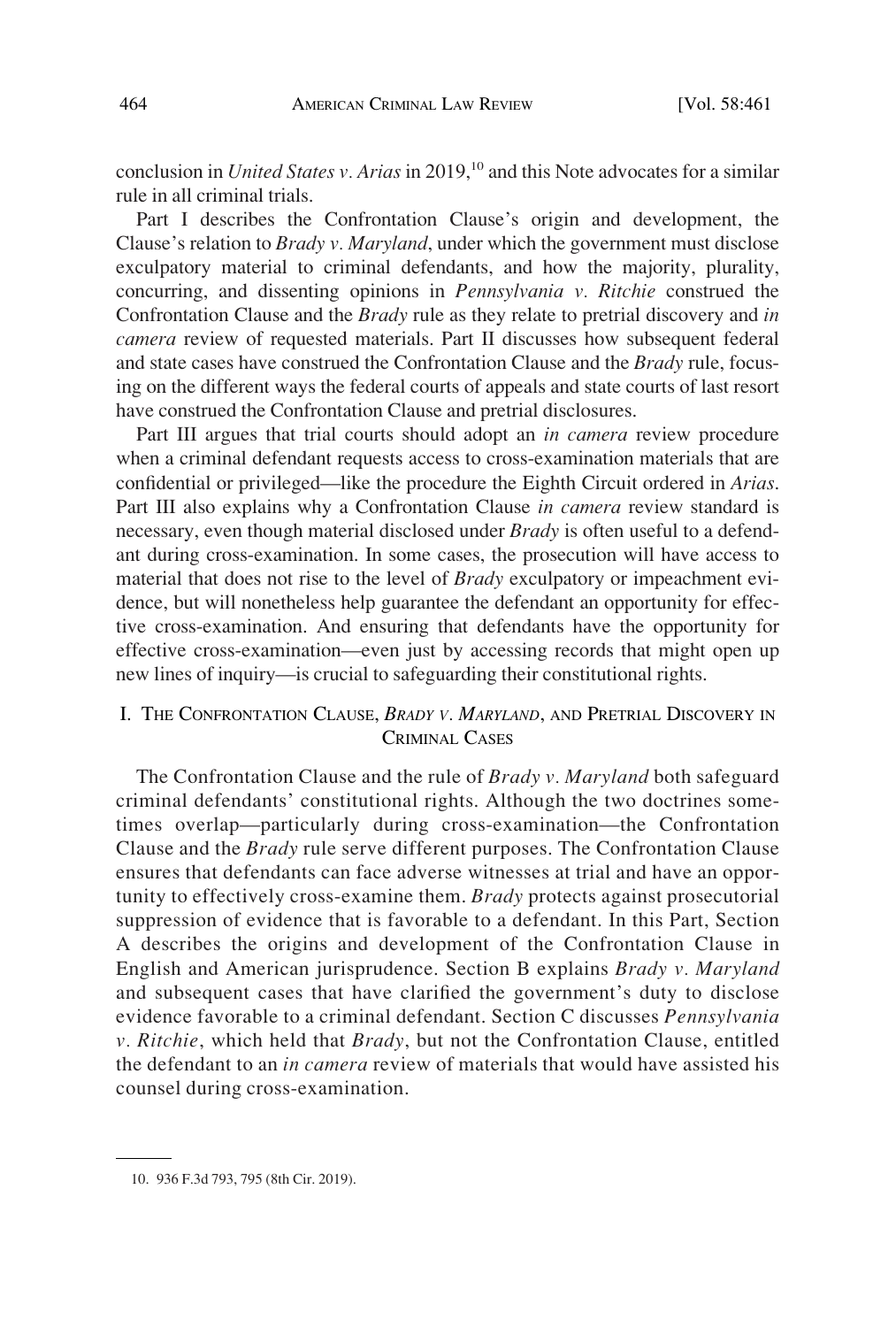#### *A. The Confrontation Clause's Origin and Development*

<span id="page-4-0"></span>A criminal defendant's right to physically confront an accuser dates back to the Roman Empire.<sup>11</sup> The English common-law right to confront adverse witnesses developed in the seventeenth century as a response to the practice of admitting depositions during trials without giving the deposed witness an opportunity to testify.12 In sixteenth-century England, magistrates interrogated people accused of a crime, as well as their accomplices and any witnesses, to provide evidence for the court to use during trial.<sup>13</sup> The criminal defendant did not have the right to be present for the pretrial questioning.<sup>14</sup> Defendants, recognizing the unfairness, often demanded (unsuccessfully) to confront their accusers "face to face."<sup>15</sup> An extreme example of this is the trial of Sir Walter Raleigh in 1603.<sup>16</sup> The monarchy accused Raleigh of treason. He was convicted even though the monarchy's main evidence, which came from a non-testifying co-conspirator, "probably had been obtained by torture."<sup>17</sup>

The historical trial injustices and the common-law developments that corrected them likely inspired the Framers to include the Confrontation Clause in the U.S. Constitution's Sixth Amendment.<sup>18</sup> Although its American history is "murky,"<sup>19</sup> early judicial opinions suggest that the Framers intended the Clause to protect defendants against "*ex parte* examinations as evidence against the accused,"20 and to "guarantee [defendants] the opportunity to cross-examine."21 By its text, the Clause provides that: "In all criminal prosecutions, the accused shall enjoy the right  $\ldots$  to be confronted with the witnesses against him."<sup>22</sup> The Due Process

<sup>11.</sup> *See* Frank R. Herrmann & Brownlow M. Speer, *Facing the Accuser: Ancient and Medieval Precursors of the Confrontation Clause*, 34 VA. J. INT'L L. 481, 483–84 (1994).

<sup>12.</sup> Randolph N. Jonakait, *The Origins of the Confrontation Clause: An Alternative History*, 27 RUTGERS L.J. 77, 79 (1995).

<sup>13.</sup> White v. Illinois, 502 U.S. 346, 361 (1992) (Thomas, J., concurring in part and concurring in the judgment) (explaining the history of the Confrontation Clause and the rights of criminal defendants in 16thcentury England).

<sup>14.</sup> *Id.* 

<sup>15.</sup> *Id.* (quoting 1 J. STEPHEN, A HISTORY OF THE CRIMINAL LAW OF ENGLAND 221, 326 (1883)).

<sup>16.</sup> *See* Jonakait, *supra* note 12, at 79 & n.15.

<sup>17.</sup> *See id.* (quoting *White*, 502 U.S. at 361 (Thomas, J., concurring in part and concurring in the judgment)).

<sup>18.</sup> *See, e.g.*, Daniel N. Shaviro, *The Confrontation Clause Today in Light of Its Common Law Background*, 26 VAL. U. L. REV. 337, 337–38 (1991); *cf*. Jonakait, *supra* note 12, at 81 ("Traditional histories look to England for the meaning of the American right to confrontation."). Professor Jonakait, however, argues for "an alternative history" in which the Sixth Amendment "sought to constitutionalize criminal procedure as it then existed in the states." *Id.* 

<sup>19.</sup> Jonakait, *supra* note 12, at 77 ("Early American documents almost never mention the right, and the traditional sources for divining the Framers' intent yield almost no information about the Clause." (footnotes omitted)).

<sup>20.</sup> Crawford v. Washington, 541 U.S. 36, 50 (2004).

<sup>21.</sup> Jonakait, *supra* note 12, at 122. For an in-depth historical analysis of early Confrontation Clause case law, see *id.* at 121–25.

<sup>22.</sup> U.S. CONST. amend. VI.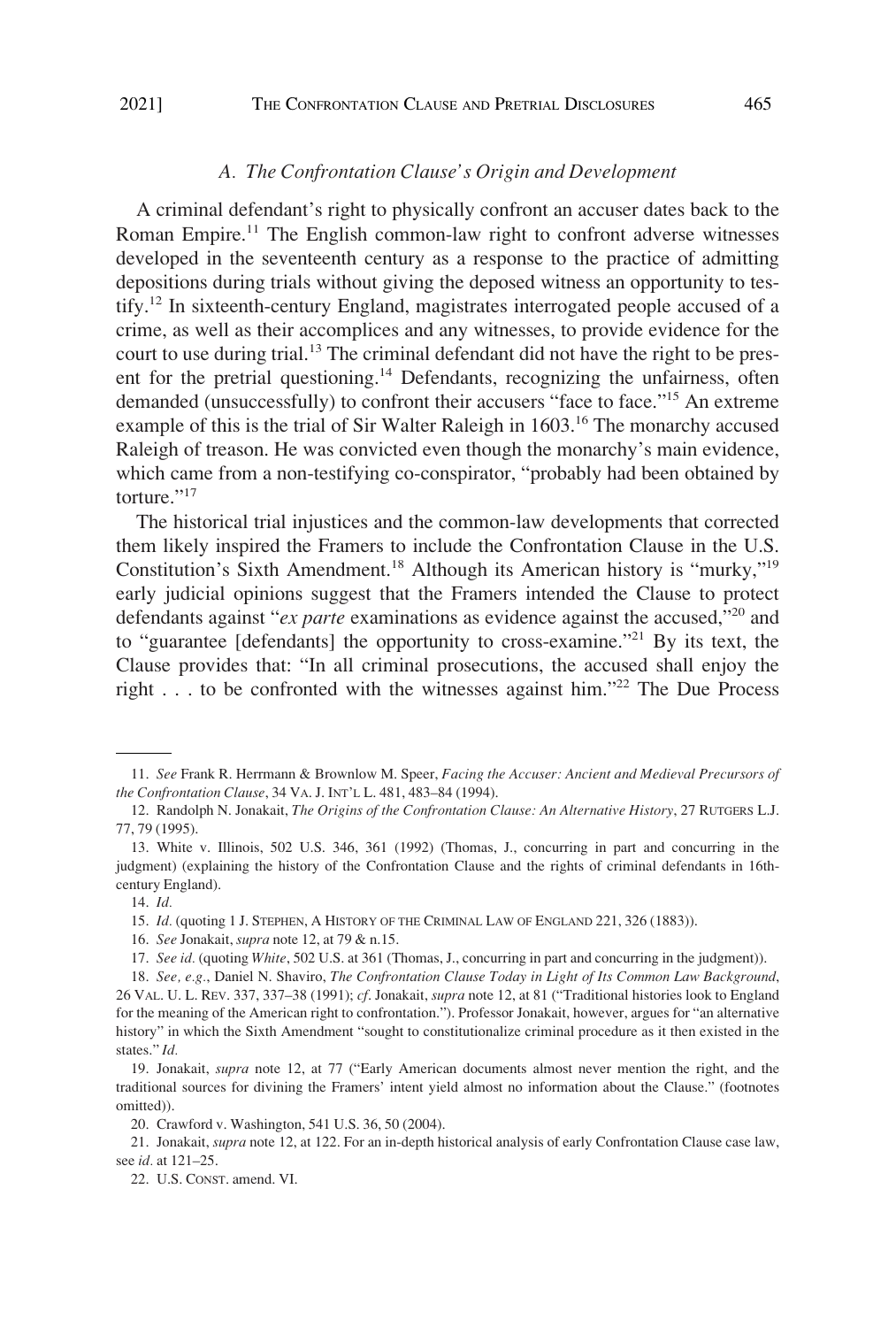Clause of the Fourteenth Amendment incorporates the right to confront adverse witnesses in state-court criminal trials.<sup>23</sup>

The Supreme Court has explained that the Confrontation Clause's purpose is to guarantee that the evidence against a criminal defendant at trial is sufficiently reliable.24 Pursuant to the Clause, a defendant has the right to be physically present at trial, to confront adverse witnesses directly, and to have the opportunity to effectively cross-examine adverse witnesses.<sup>25</sup> One of the ways in which the Clause guarantees the reliability of evidence, including witness testimony, is by allowing a defendant to subject the evidence to "rigorous testing" before the jury at trial.<sup>26</sup> During cross-examination, the defendant can ask questions about a witness's story to test her memory and perception.<sup>27</sup> The defendant can also impeach—i.e., discredit—the witness, such as by highlighting the witness's character for untruthfulness or by pointing out a prior inconsistent statement.<sup>28</sup> The right to cross-examine is infringed when a trial court allows a defendant to cross-examine a witness but does not allow the defendant to "expose to the jury the facts from which jurors, as the sole triers of fact and credibility, could appropriately draw inferences relating to the reliability of the witness."<sup>29</sup>

The Confrontation Clause, however, provides only "an *opportunity* for effective cross-examination, not cross-examination that is effective in whatever way, and to whatever extent, the defense might wish."<sup>30</sup> For example, in *Delaware v*. *Fensterer*, the defendant's conviction was based partially on expert testimony about the murder weapon, even though the expert could not remember the scientific basis of his opinion at trial. $31$  The lack of memory arguably impeded the defendant's ability to discredit the testimony during cross-examination, but the Supreme Court found no Confrontation Clause violation.<sup>32</sup> It explained that the defendant's cross-examination had not actually been limited in nature or scope.<sup>33</sup> Further, the Court emphasized that a factfinder at trial can observe a witness's demeanor under oath to determine the witness's trustworthiness.<sup>34</sup> In other cases, the Court has noted that the defendant can use cross-examination to "show a

<sup>23.</sup> *See* Pointer v. Texas, 380 U.S. 400, 403 (1965) ("We hold today that the Sixth Amendment's right of an accused to confront the witnesses against him is likewise a fundamental right and is made obligatory on the States by the Fourteenth Amendment.").

<sup>24.</sup> Maryland v. Craig, 497 U.S. 836, 845 (1990).

<sup>25.</sup> *See id.* at 844–46; Kentucky v. Stincer, 482 U.S. 730, 736–39 (1987).

<sup>26.</sup> *Craig*, 497 U.S. at 845 (noting that although defendants are not guaranteed "the *absolute* right to a face-toface meeting" at trial, the Court had not yet addressed whether any exceptions exist to the Confrontation Clause's text, which suggests an absolute right).

<sup>27.</sup> Davis v. Alaska, 415 U.S. 308, 316 (1974).

<sup>28.</sup> *See* FED. R. EVID. 608; FED. R. EVID. 613.

<sup>29.</sup> *Davis*, 415 U.S. at 318.

<sup>30.</sup> *Stincer*, 482 U.S. at 739 (quoting Delaware v. Fensterer, 474 U.S. 15, 20 (1985) (per curiam)).

<sup>31.</sup> *See* 474 U.S. at 16–17.

<sup>32.</sup> *Id.* at 19–20.

<sup>33.</sup> *Id.* at 19.

<sup>34.</sup> *Id.* at 20.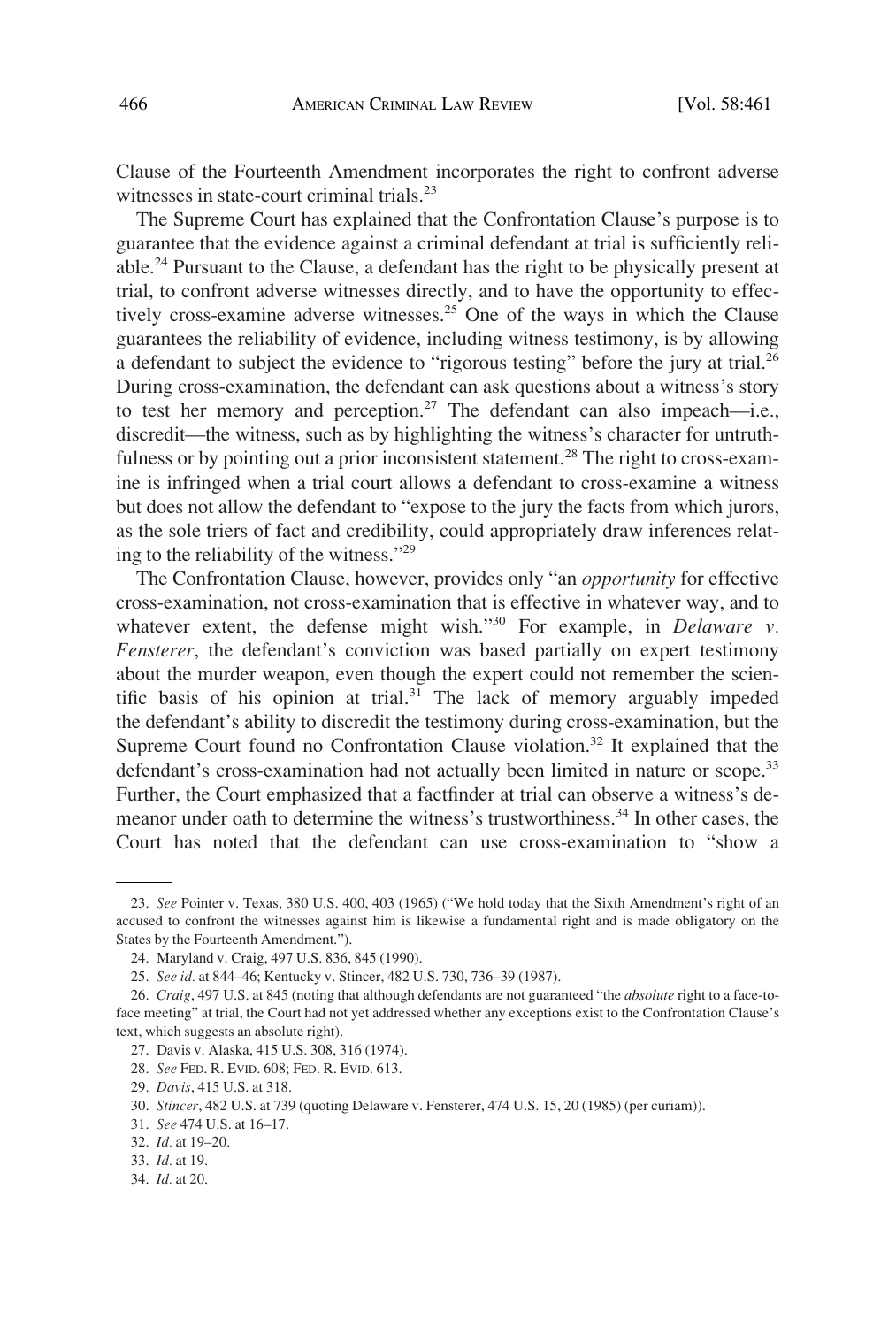<span id="page-6-0"></span>

prototypical form of bias on the part of the witness."35 At minimum, then, the American Confrontation Clause ensures that criminal defendants have the opportunity to question adverse witnesses before a jury.<sup>36</sup>

## *B.* Brady v. Maryland*'s Requirement that the Government Disclose Exculpatory Evidence*

Although "there is no general constitutional right to [pretrial] discovery in criminal cases,"<sup>37</sup> the Fifth and Fourteenth Amendments require prosecutors to disclose certain types of evidence to criminal defendants before trial.<sup>38</sup> In *Brady v. Maryland*, the Supreme Court held that the Fourteenth Amendment's Due Process Clause requires the government to disclose evidence that is favorable to a criminal defendant when such "evidence is material either to guilt or to punishment."<sup>39</sup> *Brady*, however, is not a pure discovery rule. Rather, it sets the standard for when a prosecutor's failure to disclose material, exculpatory evidence "warrants a new trial" for the defendant. $40$ 

The government violates *Brady* when it suppresses evidence that is "material either to guilt or to punishment," even if the suppression was not in bad faith. $41$ Evidence favorable to the defendant is "material only if there is a reasonable probability that . . . the result of the proceeding would have been different" if the prosecution had disclosed the evidence.<sup>42</sup> Any clearly exculpatory evidence thus meets the *Brady* standard. *Brady* originally applied only when a criminal defendant affirmatively requested the disclosure of evidence, $43$  but now courts can find a constitutional violation even if the defendant does not make a *Brady* request.<sup>44</sup>

A criminal defendant seeking a new trial by alleging a *Brady* violation must "show that he 'more likely than not' would have been acquitted" if the government

<sup>35.</sup> Olden v. Kentucky, 488 U.S. 227, 231 (1988) (per curiam) (quoting Delaware v. Van Arsdall, 475 U.S. 673, 680 (1986)).

<sup>36.</sup> *E.g.*, Maryland v. Craig, 497 U.S. 836, 846 (1990).

<sup>37.</sup> Weatherford v. Bursey, 429 U.S. 545, 559–61 (1977).

<sup>38.</sup> *See* Brady v. Maryland, 373 U.S. 83, 87 (1963).

<sup>39.</sup> *Id.* 

<sup>40.</sup> Laurie L. Levinson, *Discovery from the Trenches: The Future of* Brady, 60 UCLA L. REV. 74, 77 (2013).

<sup>41.</sup> Wearry v. Cain, 136 S. Ct. 1002, 1006 (2016) (quoting *Brady*, 373 U.S. at 87).

<sup>42.</sup> United States v. Bagley, 473 U.S. 667, 682 (1985) (plurality opinion).

<sup>43.</sup> *Id.* at 669; *Brady*, 373 U.S. at 87 ("We now hold that the suppression by the prosecution of evidence favorable to an accused *upon request* violates due process where the evidence is material either to guilt or to punishment. . . ." (emphasis added)).

<sup>44.</sup> *See* Strickler v. Greene, 527 U.S. 263, 281–82 (1999) (explaining the elements of a *Brady* claim which do not include an affirmative-request requirement for defendants); *Bagley*, 473 U.S. at 682–83 (plurality opinion) (refusing to adopt a different *Brady* standard based on whether the defendant makes an affirmative request); United States v. Agurs, 427 U.S. 97, 110 (1976) ("[T]here are situations in which evidence is obviously of such substantial value to the defense that elementary fairness requires it to be disclosed even without a specific request.").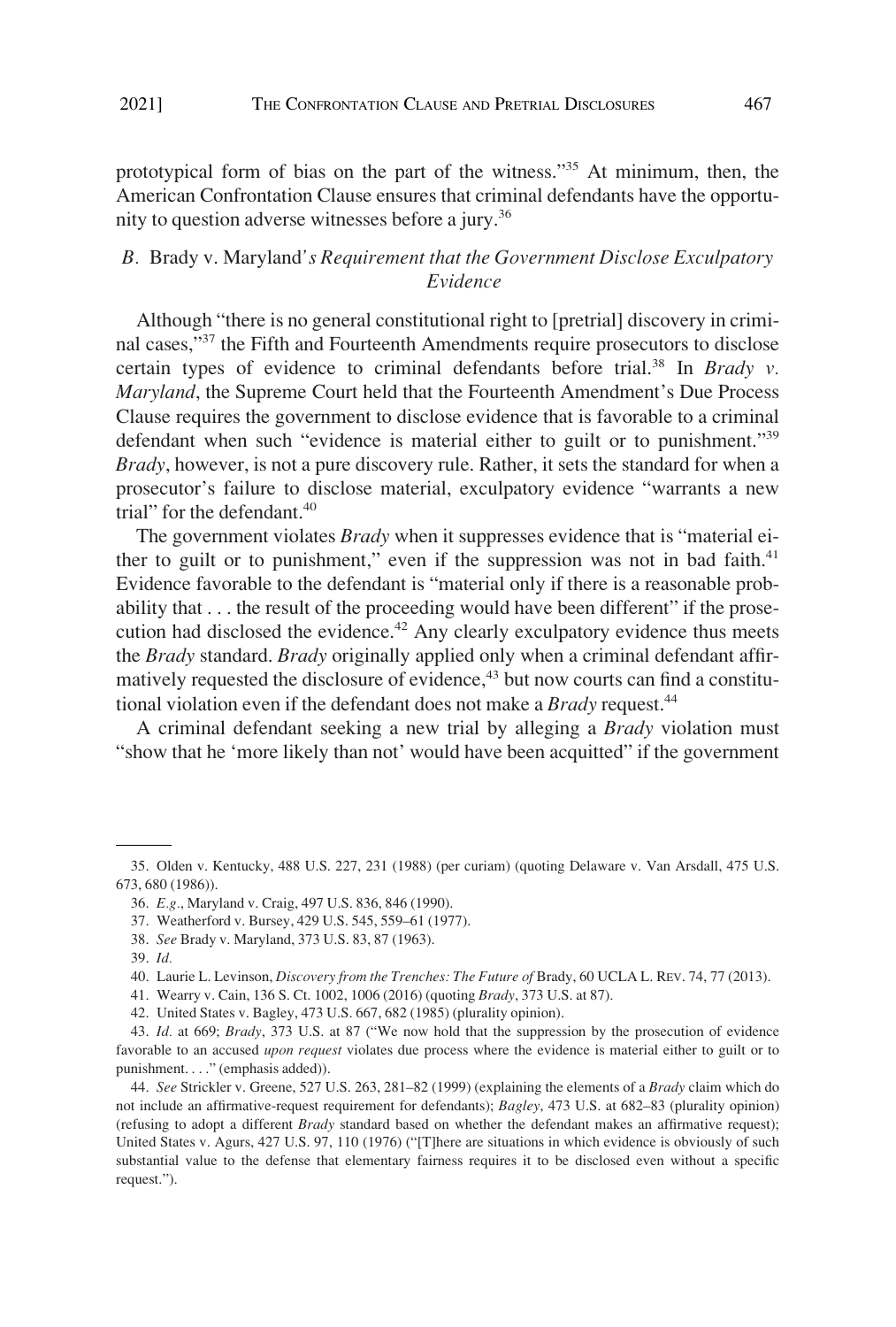had not suppressed evidence at trial.<sup>45</sup> If the suppressed evidence "'undermine[s] confidence' in the verdict," the appellate court will order a new trial.<sup>46</sup>

The government's *Brady* duty continues throughout a criminal proceeding, meaning that evidence once deemed immaterial might become material (and thus mandatory to disclose) "as the proceedings progress."<sup>47</sup> The duty to disclose extends beyond exculpatory evidence; it also applies to information the defendant could use to impeach a government witness, under the same "material either to guilt or punishment" standard.<sup>48</sup>

The Supreme Court has not articulated any specific procedure for trial courts to decide on the materiality of contested *Brady* evidence. In *Pennsylvania v. Ritchie*, a majority of the Court required the government to provide contested *Brady*  impeachment material to the trial court for *in camera* review instead of sending it directly to the defendant's counsel.<sup>49</sup> The *Ritchie* Court explained that the defendant would not get the benefit of his lawyers looking at the material, but he could petition the trial court for its disclosure and "argue in favor of its materiality."<sup>50</sup> Since *Ritchie*, several federal circuit courts have instructed trial courts to perform an *in camera* review of the materiality of contested *Brady* evidence,<sup>51</sup> but often only after the defendant has made some showing that the contested evidence might be material.<sup>52</sup> Other federal circuit courts leave the decision of whether to review contested *Brady* material *in camera* up to the trial court's complete discretion.<sup>53</sup>

52. *See, e.g.*, United States v. Garcia-Martinez, 730 F. App'x 665, 674 (10th Cir. 2018) ("To justify a court undertaking an in camera review for Brady material, at the very least, a defendant must make a 'plausible showing' that the government files at issue contain 'material' exculpatory or impeachment information." (quoting United States v. Williams, 576 F.3d 1149, 1163 (10th Cir. 2009))); United States v. Prochilo, 629 F.3d 264, 268 (1st Cir. 2011) ("To justify [*in camera*] review, the defendant must make some showing that the materials in question could contain favorable, material evidence."); United States v. King, 628 F.3d 693, 703 (4th Cir. 2011) ("King . . . made the required 'plausible showing' of possible exculpatory information . . . to trigger such an in camera inspection.").

<sup>45.</sup> *Wearry*, 136 S. Ct. at 1006 (quoting Smith v. Cain, 565 U.S. 73, 76 (2012)).

<sup>46.</sup> *Id.* (quoting *Smith*, 565 U.S. at 76).

<sup>47.</sup> Pennsylvania v. Ritchie, 480 U.S. 39, 60 (1987).

<sup>48.</sup> Giglio v. United States, 405 U.S. 150, 154–55 (1972).

<sup>49.</sup> *Ritchie*, 480 U.S. at 60. However, a defendant may not demand such *in camera* review by the trial court without reason. *Id.* at 58 n.15 ("Ritchie, of course, may not require the trial court to search through the [contested] file without first establishing a basis for his claim that it contains material evidence.").

<sup>50.</sup> *Id.* at 60.

<sup>51.</sup> *See, e.g.*, United States v. Rigal, 740 F. App'x 171, 176 (11th Cir. 2018) (per curiam) ("When the parties disagree as to whether the evidence is material under *Brady*, the government should submit the evidence to the court for in camera review."); Application of Storer Commc'ns, Inc. v. Presser, 828 F.2d 330, 335 (6th Cir. 1987) ("A district court has no obligation to conduct a general *in camera* search of the prosecutor's files for *Brady*  material. . . . However, when a prosecutor presents material to the court for a *Brady* determination, the court has an obligation to examine the material *in camera* and determine whether disclosure to the defense is required." (citations omitted)); United States v. Jones, 612 F.2d 453, 456 (9th Cir. 1979) ("In camera inspection and excision is a sound approach to a Brady inquiry.").

<sup>53.</sup> *See, e.g.*, United States v. Bland, 517 F.3d 930, 935 (7th Cir. 2008) ("It is well-established that the decision whether to review purported *Brady* materials in camera is entrusted to the district court's sound discretion, and mere speculation that a government file might contain *Brady* material is not sufficient." (citations omitted)).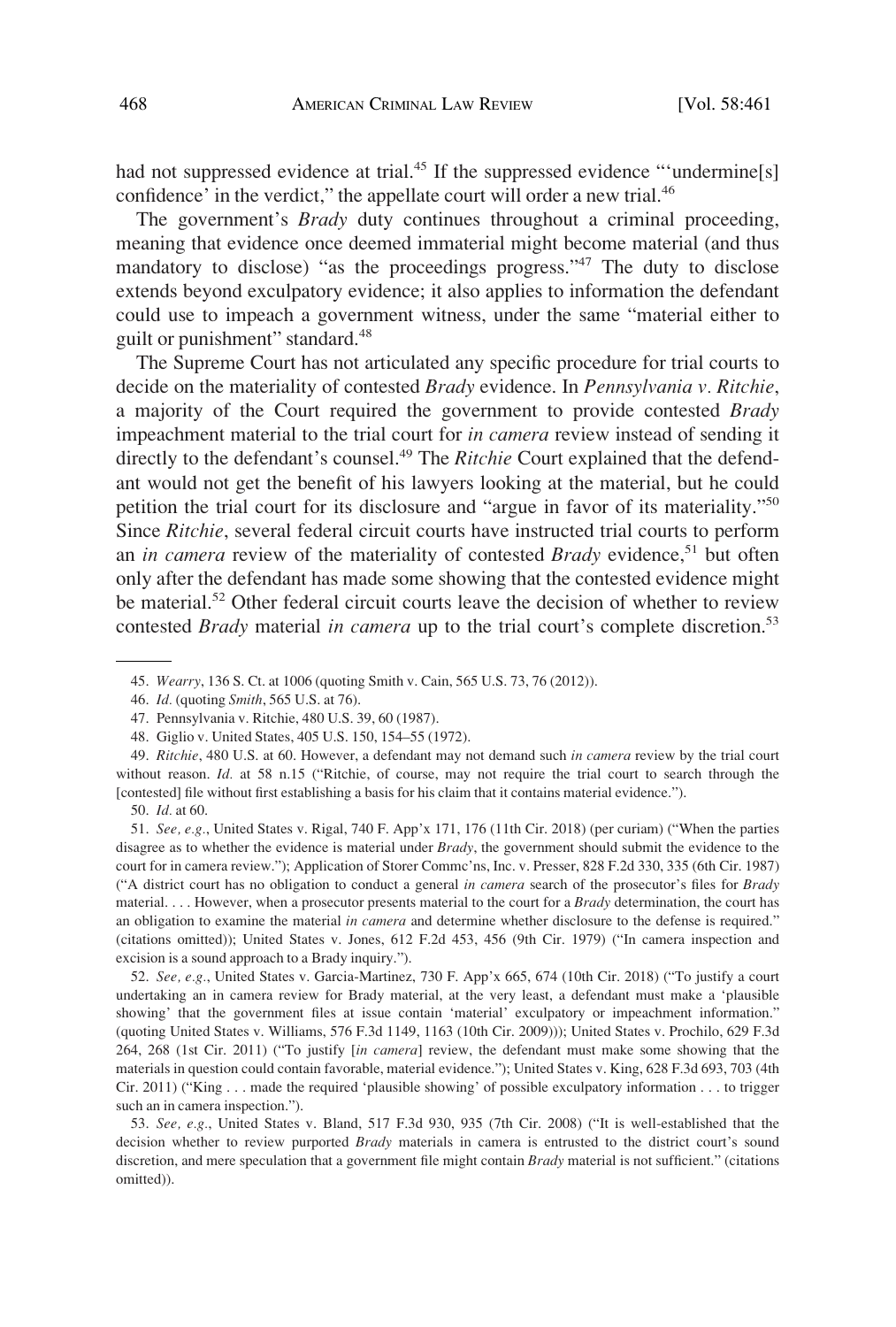<span id="page-8-0"></span>The U.S. Department of Justice encourages prosecutors to either reveal contested *Brady* material to the defense or to submit it for *in camera* review:

Where it is unclear whether evidence or information should be disclosed, prosecutors are encouraged to reveal such information to defendants or to the court for inspection *in camera* and, where applicable, seek a protective order from the Court. By doing so, prosecutors will ensure confidence in fair trials and verdicts.<sup>54</sup>

With the variation in handling contested *Brady* evidence, defendants in different jurisdictions may go through different procedures when trying to obtain potential *Brady* material from the government.

Defendants often obtain information that will be helpful during cross-examination through *Brady*, especially because *Brady* requires disclosure of impeachment material. Consider material tending to show that someone else committed the criminal act with which the defendant is charged. This would probably be exculpatory under *Brady*. 55 During cross-examination, the defendant might use this material to impeach a witness who claims to have personal knowledge that the defendant committed the crime. Other material, though, could be useful during cross-examination but not necessarily qualify as *Brady* exculpatory or impeachment evidence. Consider prior statements of a testifying witness. If inconsistent with trial testimony or otherwise favorable to the defendant, prior witness statements probably fall under *Brady*—but not always.<sup>56</sup> In some cases, a witness's statement before trial might appear neutral on its face but lead the defendant to a line of questioning that otherwise would have been unknown. In this situation, neither *Brady* nor the Confrontation Clause as currently understood would allow the defendant to access the material for use during crossexamination.

#### *C.* Pennsylvania v. Ritchie *and Pretrial Discovery Related to Cross-Examination*

As noted above, neither the Confrontation Clause nor *Brady* provides criminal defendants with a broad, general right to pretrial discovery.<sup>57</sup> Both, however, help ensure that defendants are able to conduct effective cross-examination of adverse witnesses.58 This Section explains *Pennsylvania v. Ritchie*, in which the Supreme

<sup>54.</sup> U.S. DEP'T OF JUST., JUSTICE MANUAL, TITLE 9: CRIMINAL, 9-5.001(F) - POLICY REGARDING DISCLOSURE OF EXCULPATORY AND IMPEACHMENT INFORMATION (2008), [https://www.justice.gov/jm/jm-9-5000-issues](https://www.justice.gov/jm/jm-9-5000-issues-related-trials-and-other-court-proceedings)[related-trials-and-other-court-proceedings](https://www.justice.gov/jm/jm-9-5000-issues-related-trials-and-other-court-proceedings).

<sup>55.</sup> See Memorandum from Donald A. Davis, U.S. Att'y, to Att'ys and Support Staff 12 (Oct. 2010), [https://](https://www.justice.gov/sites/default/files/usao/pages/attachments/2015/04/01/miw_discovery_policy.pdf) [www.justice.gov/sites/default/files/usao/pages/attachments/2015/04/01/miw\\_discovery\\_policy.pdf](https://www.justice.gov/sites/default/files/usao/pages/attachments/2015/04/01/miw_discovery_policy.pdf).

<sup>56.</sup> *See* Pennsylvania v. Ritchie, 480 U.S. 39, 71–72 (1987) (Brennan, J., dissenting).

<sup>57.</sup> *Id.* at 52 (plurality opinion) ("[T]he Confrontation Clause [is not] a constitutionally compelled rule of pretrial discovery."); Weatherford v. Bursey, 429 U.S. 545, 559 (1977) ("There is no general constitutional right to discovery in a criminal case.").

<sup>58.</sup> *See, e.g.*, Davis v. Alaska, 415 U.S. 308, 315 (1974) ("Our cases construing the (confrontation) clause hold that a primary interest secured by it is the right of cross-examination." (quoting Douglas v. Alabama, 380 U.S. 415, 418 (1965))); *cf.* United States v. Bagley, 473 U.S. 667, 678 (1985) (explaining that suppressing *Brady*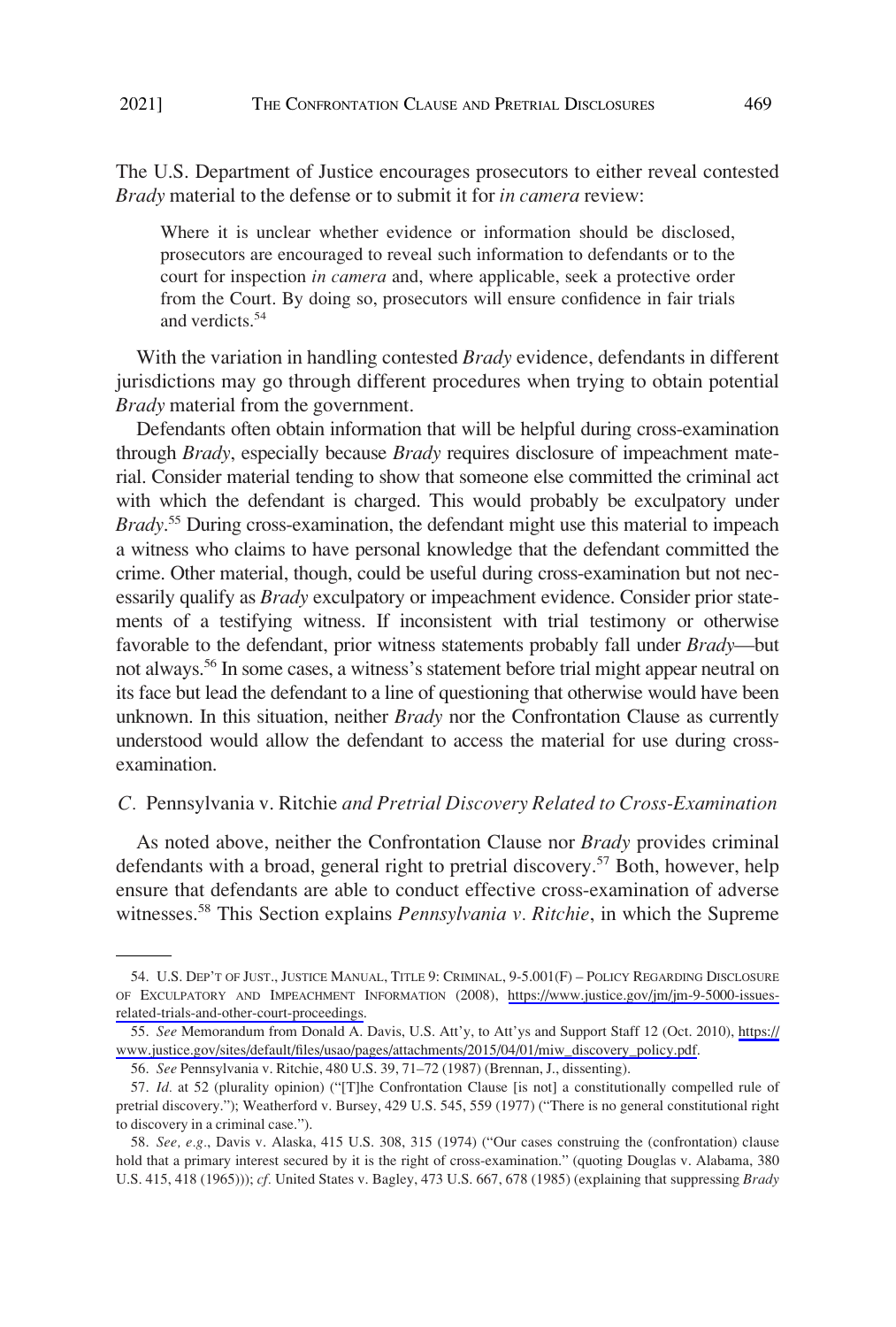Court analyzed both the Confrontation Clause and the *Brady* doctrine to determine that a defendant was entitled to *in camera* review of materials that would have assisted him during cross-examination.<sup>59</sup>

In *Ritchie*, the Commonwealth charged George Ritchie with sexually assaulting his thirteen-year-old daughter.<sup>60</sup> Before trial, Ritchie subpoenaed a confidential file about his daughter from Pennsylvania's Children and Youth Services agency ("CYS"), arguing that it might contain potentially exculpatory evidence, or at least the names of favorable witnesses.61 He also sought disclosure of a medical report that he thought CYS had prepared during a previous investigation involving his daughter.<sup>62</sup> The Pennsylvania trial judge refused to require CYS to disclose the file and the record.<sup>63</sup> At trial, Ritchie's daughter testified and defense counsel crossexamined her without having seen the requested records.<sup>64</sup> Ritchie was convicted and sentenced to three to ten years in prison.<sup>65</sup>

On appeal in the Pennsylvania Superior Court, Ritchie argued that the trial court violated his Confrontation Clause right by allowing the Commonwealth to withhold the contents of the CYS file, without which he could not effectively crossexamine his daughter.<sup>66</sup> The appellate court agreed. The court "held on remand, the trial judge . . . was to examine the confidential material *in camera*, and release [to Ritchie] only the verbatim statements" his daughter made to her CYS counselor for use during cross-examination.<sup>67</sup> The appellate court also explained that Ritchie's attorney, on remand, should have access to the full CYS record to "argue the relevance" of the daughter's statements, and the "prosecution also should be allowed to argue that the failure to disclose . . . was harmless error."68

The Commonwealth appealed to the Pennsylvania Supreme Court, which held even more favorably for Ritchie. The court held that Ritchie should have access to the full CYS file to determine if it included relevant statements.<sup>69</sup> According to the court, it was a Confrontation Clause violation to deny Ritchie "the opportunity to have the records reviewed by 'the eyes and the perspective of an advocate,' who may see relevance in places that a neutral judge would not."<sup>70</sup>

evidence "that might have been helpful in conducting [a] cross-examination" is a constitutional violation "if it deprives the defendant of a fair trial").

<sup>59.</sup> *See Ritchie*, 480 U.S. at 57, 60–61 (majority opinion).

<sup>60.</sup> *Id.* at 43.

<sup>61.</sup> *Id.* at 43–44.

<sup>62.</sup> *Id.* 

<sup>63.</sup> *Id.* at 44.

<sup>64.</sup> *Id.* at 44–45.

<sup>65.</sup> *Id.* at 45.

<sup>66.</sup> *Id.* 

<sup>67.</sup> *Id.* 

<sup>68.</sup> *Id.* 

<sup>69.</sup> *Id.* at 46.

<sup>70.</sup> *Id.* (quoting Commonwealth v. Ritchie, 502 A.2d 148, 153 (Pa. 1985)).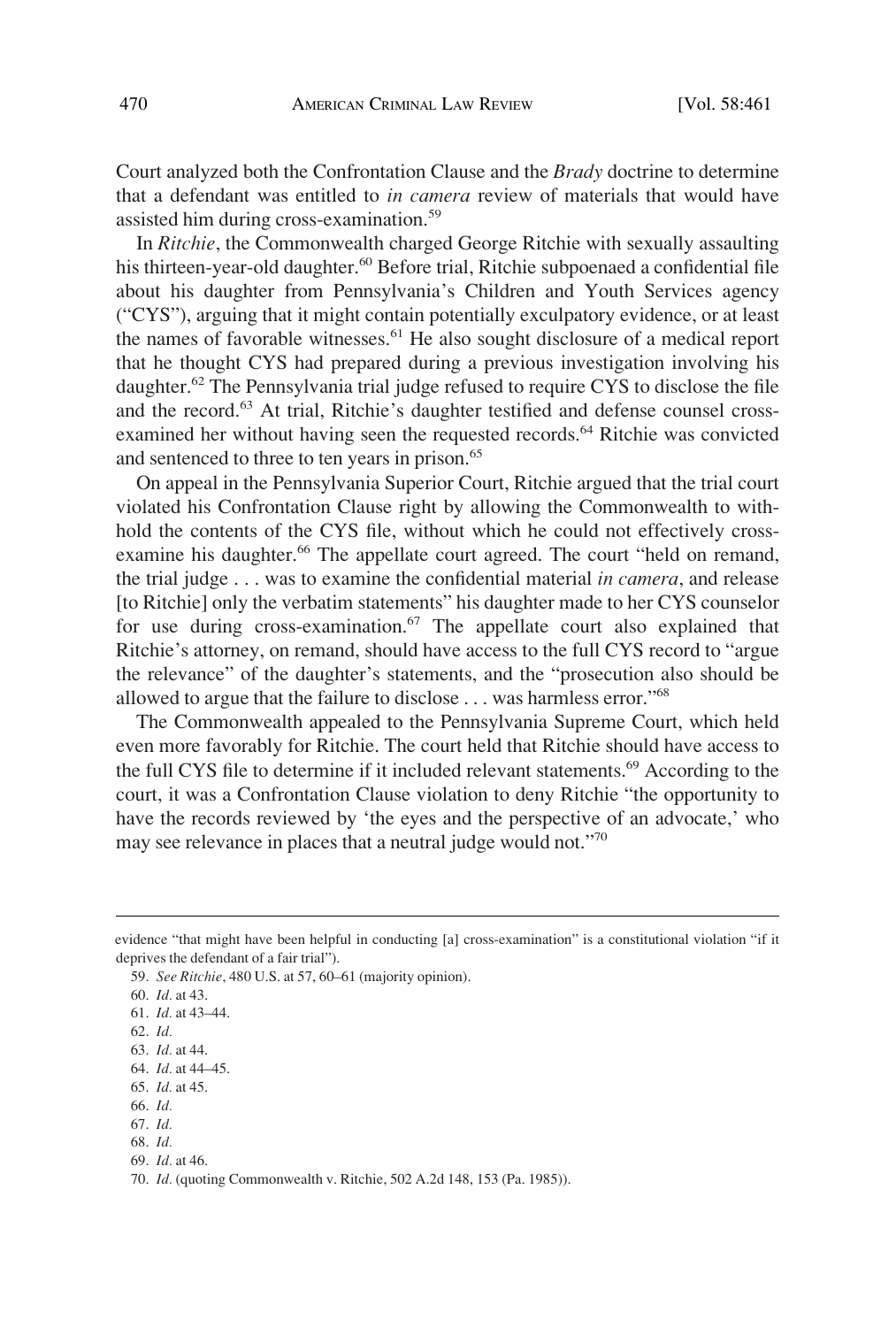A plurality of the U.S. Supreme Court disagreed. The Justices rejected the state court's conclusion that Pennsylvania's failure to disclose the CYS record violated the Confrontation Clause.<sup>71</sup> The plurality also rejected such a broad reading of the Clause, and wrote that the Court could not "transform the Confrontation Clause into a constitutionally compelled rule of pretrial discovery."72 It explained that, because "the Confrontation Clause only guarantees 'an opportunity for effective cross-examination,'" not a broader right to cross-examination in any manner a defendant wishes, it did not entitle Ritchie to disclosure of the CYS record.<sup>73</sup> The plurality noted that a defendant's opportunity to question a witness does not include the opportunity to obtain "pretrial disclosure of any and all information that might be useful in contradicting unfavorable testimony."<sup>74</sup>

Although the plurality explained that Ritchie could not obtain the CYS files under the Confrontation Clause, a majority of the Court held that, because the "CYS records may be relevant to Ritchie's claim of innocence," he was entitled to an *in camera* review of the records under *Brady v. Maryland*. 75 The majority acknowledged that a review of the CYS records by the trial court (as opposed to a review by Ritchie's counsel) would deny Ritchie the benefit of "the eye of an advocate," but that *Brady* does not guarantee defendants the right to "search through the Commonwealth's files."76 This served Pennsylvania's purpose of ensuring that victims—particularly children—are able to speak with counselors without fear that their statements will be disclosed.77 Plus, Ritchie could petition the court for disclosure of specific information from the CYS file, such as his daughter's medical report.78 The trial court would then act as a gatekeeper to determine if the records were material, which would warrant disclosure under *Brady*. 79 The *Ritchie* Court concluded its *Brady* analysis by explaining that "*in camera* review by the trial court will serve Ritchie's interest without destroying the Commonwealth's need to protect the confidentiality of those involved in child-abuse investigations."80

Justice Blackmun agreed with the Court's holding that Ritchie could access the requested CYS materials under *Brady*, but he concurred to explain his view that the mere opportunity to question adverse witnesses is insufficient to satisfy a defendant's Confrontation Clause right.<sup>81</sup> He explained that in some cases, "simple

<sup>71.</sup> *Id.* at 54 (plurality opinion).

<sup>72.</sup> *Id.* at 52.

<sup>73.</sup> *Id.* at 53 (quoting Delaware v. Fensterer, 474 U.S. 15, 20 (1985) (per curiam)).

<sup>74.</sup> *Id.* 

<sup>75.</sup> *Id.* at 57–58 (majority opinion); *see id.* at 65 (Blackmun, J., concurring in part and concurring in the judgment) (stating that, although he disagreed with the plurality's narrow reading of the Confrontation Clause, the lower court on remand could address "any confrontation problem").

<sup>76.</sup> *Id.* at 59 (majority opinion).

<sup>77.</sup> *Id.* at 60–61.

<sup>78.</sup> *Id.* at 60.

<sup>79.</sup> *Id.* 

<sup>80.</sup> *Id.* at 61.

<sup>81.</sup> *Id.* at 62 (Blackmun, J., concurring in part and concurring in the judgment).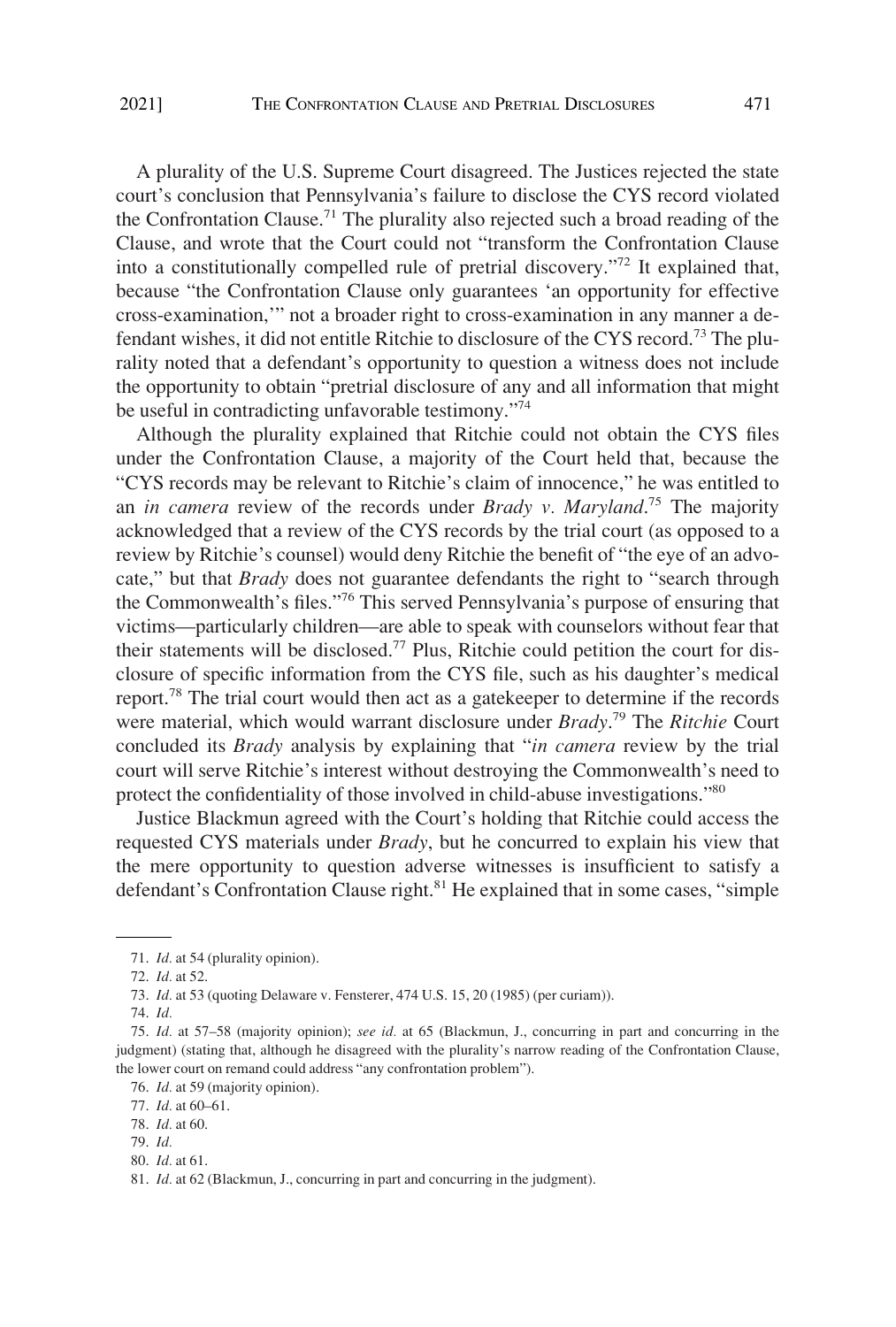questioning" will not suffice to "undermine a witness' credibility."82 He provided an example: where a witness is biased or prejudiced against the defendant, the defense may not be able to prove it without certain compelled pretrial disclosures pursuant to the Confrontation Clause.83 Justice Blackmun cited *Davis v. Alaska*, in which the Court found a Confrontation Clause violation when a trial court prevented a defendant from accessing a testifying witness's juvenile record, which would have shown that the witness was biased against him.<sup>84</sup>

In dissent, Justice Brennan—joined by Justice Marshall—argued that Confrontation Clause protections go beyond the opportunity for cross-examination and may guarantee defendants access to some material that would assist them in confronting adverse witnesses.<sup>85</sup> Justice Brennan wrote that the plurality's interpretation of the Confrontation Clause "ignores the fact that the right of cross-examination also may be significantly infringed by events occurring outside the trial itself, such as the wholesale denial of access to material that would serve as the basis for a significant line of inquiry at trial."<sup>86</sup> He explained that, because the Clause guarantees defendants the right to cross-examination, denying disclosure of material that would serve as the basis for effective cross-examination may be unconstitutional.<sup>87</sup> Further, he argued that defendants are entitled to analyze material that is "shown to relate to the testimony of the witness."88 In his view, the Confrontation Clause should have protected Ritchie against the trial court's "infringement on [his] right to crossexamination."<sup>89</sup>

Justice Brennan also disagreed with the majority's *Brady* holding, writing that the Court failed to account for the Confrontation Clause's "independent significance" in protecting criminal defendants' right to cross-examination.<sup>90</sup> He noted that the Confrontation Clause and *Brady* analysis may overlap in some cases, but that in other cases the Confrontation Clause would provide more constitutional protection to defendants.<sup>91</sup> Justice Brennan specifically argued that there is some evidence that does not rise to the level of *Brady* materiality that would nonetheless possess "more subtle potential for diminishing the credibility of a witness" against the defendant.<sup>92</sup> He thus contended that the plurality of the Court should have held that the Confrontation Clause independently protected Ritchie against an

92. *Id.* 

<sup>82.</sup> *Id.* at 63 (citing Davis v. Alaska, 415 U.S. 308 (1974)).

<sup>83.</sup> *Id.* 

<sup>84.</sup> *Id.* at 63–64 (citing *Davis*, 415 U.S. 308).

<sup>85.</sup> *See id.* at 66–72 (Brennan, J., dissenting).

<sup>86.</sup> *Id.* at 66.

<sup>87.</sup> *See id.* 

<sup>88.</sup> *Id.* at 68 (quoting Jencks v. United States, 353 U.S. 657, 669 (1957)).

<sup>89.</sup> *Id.* at 72.

<sup>90.</sup> *Id.* at 71–72.

<sup>91.</sup> *Id.* at 72.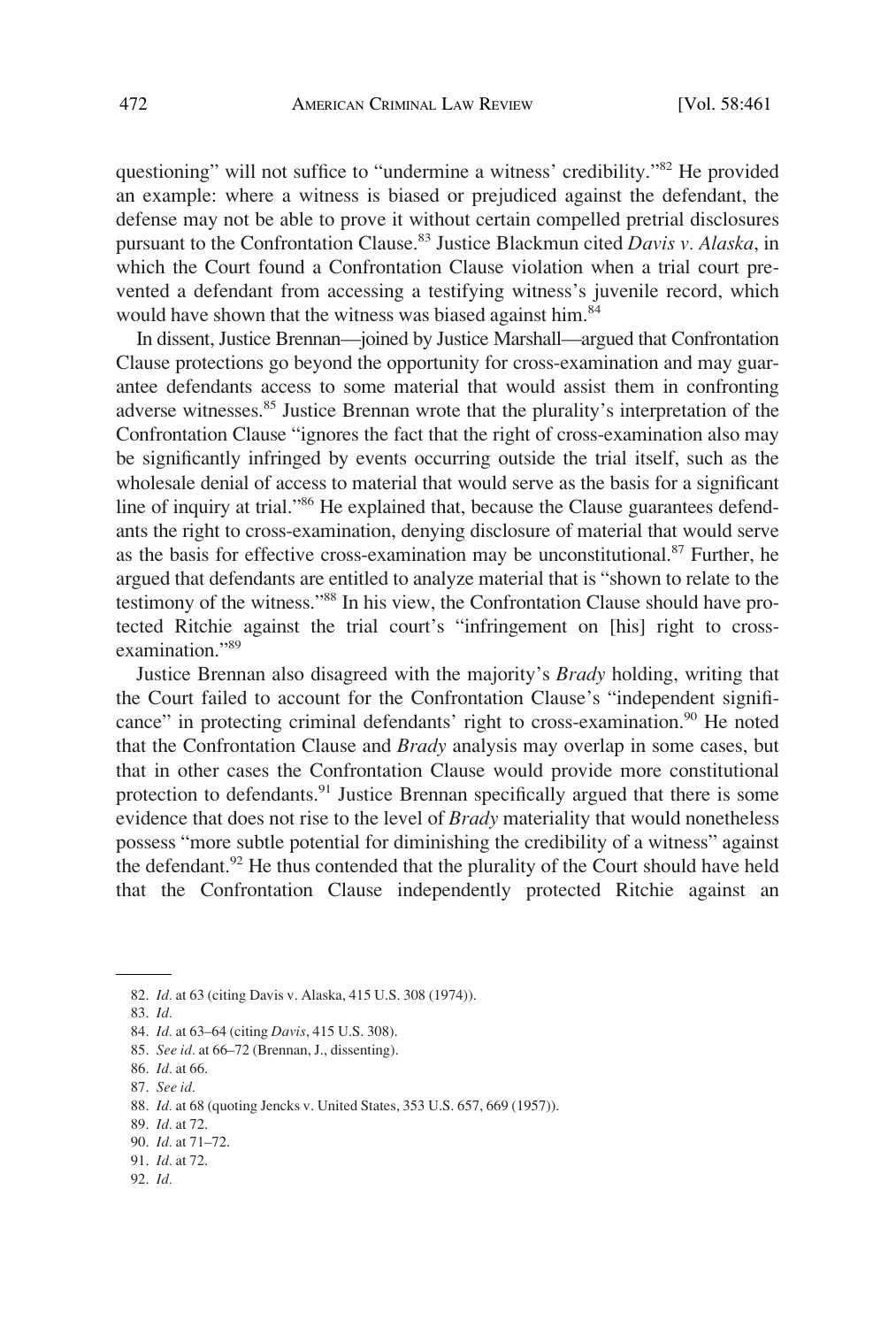<span id="page-12-0"></span>infringement on his ability to cross-examine the alleged victim.<sup>93</sup>

### II. THE CONFRONTATION CLAUSE AND THE *BRADY* RULE AFTER *RITCHIE*

After *Ritchie*, multiple state courts of last resort and one federal appellate court have relied on the Confrontation Clause to hold that a criminal defendant is entitled to some pretrial disclosure of privileged or confidential records necessary for cross-examination.<sup>94</sup> In this Part, Section A details several Confrontation Clause cases from federal appellate courts after *Ritchie*, some of which did not require the prosecution to turn over any materials that the defendant requested for use during cross-examination. It also discusses *United States v. Arias*, a 2019 Eighth Circuit case, which held that the Confrontation Clause requires the government to submit some records for *in camera* review in order for the defendant to conduct effective cross-examination. Section B shows how state courts of last resort have adhered to *Ritchie*'s Confrontation Clause holding or discussed how *in camera* review of cross-examination materials can safeguard defendants' right to confrontation.

### *A. The Confrontation Clause in Federal Courts of Appeals After* Ritchie

Multiple federal circuits since *Ritchie* have adhered to the plurality holding that the Confrontation Clause does not provide any right for criminal defendants to access cross-examination materials. As this Section describes, however, the Eighth Circuit recently came to a different conclusion, holding that a federal trial court was required to conduct an *in camera* review of the defendant's requested crossexamination materials to determine if disclosure of the materials was required to uphold his constitutional right to confrontation.<sup>95</sup>

1. Circuits with No Requirement of *In Camera* Review of Requested Cross-Examination Materials

Since the Supreme Court decided *Pennsylvania v. Ritchie* in 1987, the Third, Sixth, Tenth, Eleventh, and D.C. Circuits have followed the plurality to hold that the Confrontation Clause does not provide criminal defendants with a right to compelled discovery related to a witness's cross-examination.<sup>96</sup> These cases fall into

<sup>93.</sup> *Id.* 

<sup>94.</sup> Just four months after *Ritchie*, the Supreme Court decided *Kentucky v. Stincer*, a Confrontation Clause case. *See* 482 U.S. 730 (1987). In *Stincer*, the Court held that a defendant's exclusion from a competency hearing was not a Confrontation Clause violation because his lawyer was not excluded, and his lawyer had an opportunity for effective cross-examination at the hearing. *Id.* at 744.

Justice Marshall dissented and explained that they would not read the Confrontation Clause to guarantee only the right of cross-examination, echoing Justice Brennan's *Ritchie* dissent that he joined. *See id.* at 748 (Marshall, J., dissenting). He wrote that the majority's narrow Confrontation Clause standard "enables the Court to conclude with relative ease" that no constitutional violation occurred. *Id.* at 749.

<sup>95.</sup> *See* United States v. Arias, 936 F.3d 793, 800 (8th Cir. 2019).

<sup>96.</sup> *See* United States v. Fatteh, 914 F.3d 112, 179 (3d Cir. 2019); United States v. Hargrove, 382 F. App'x 765, 774–75 (10th Cir. 2010); United States v. Sardinas, 386 F. App'x 927, 940–41 (11th Cir. 2010); Isaac v.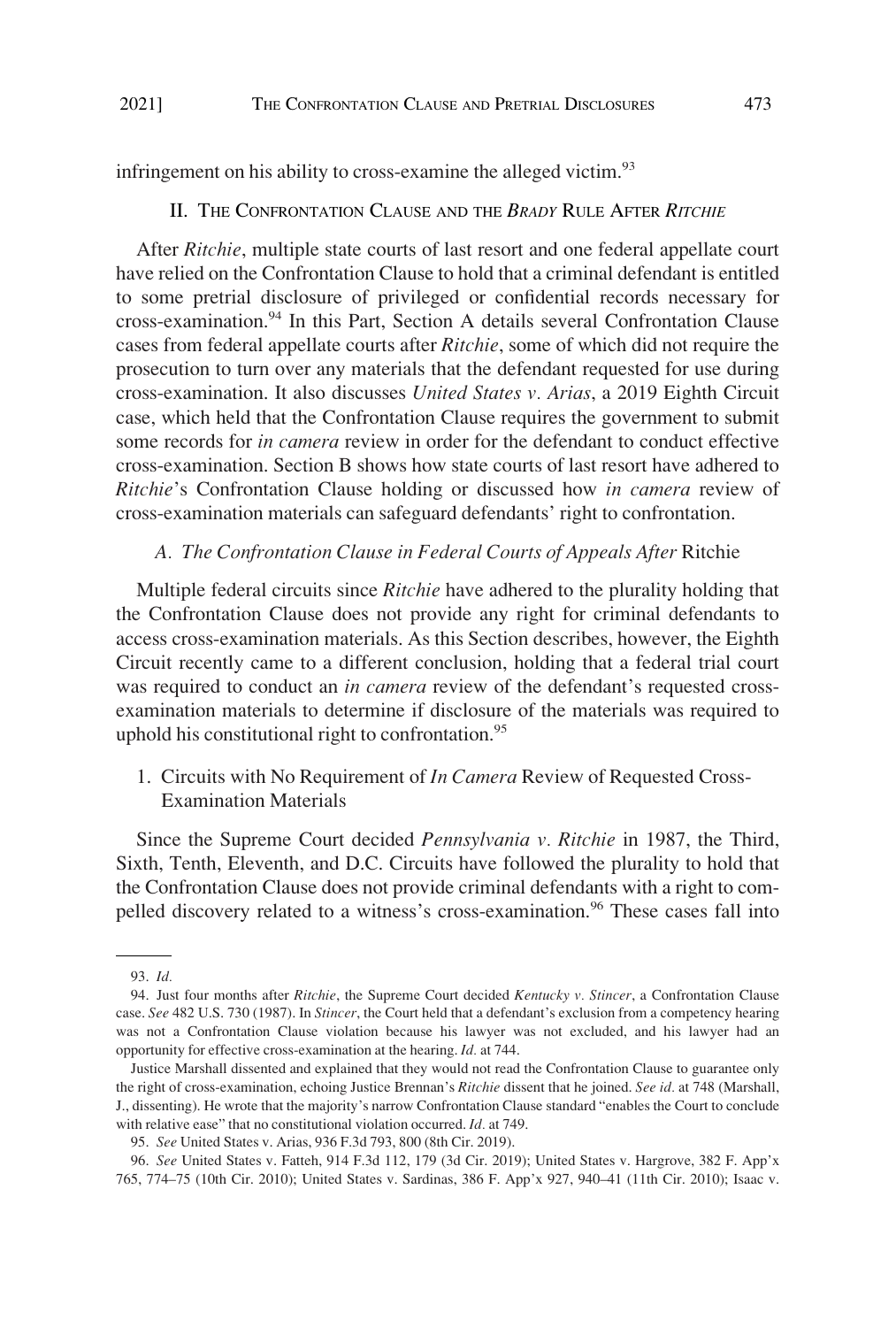two groups. In one group of cases, the defendants relied solely on the Confrontation Clause to try to access records for cross-examination.<sup>97</sup> In the other group, the defendants argued that both the Confrontation Clause and *Brady v. Maryland* entitled them to access certain government records for cross-examination.<sup>98</sup> In some of these cases, the trial courts conducted an *in camera* review pursuant to *Brady* but not the Confrontation Clause, like the Supreme Court in *Ritchie*. 99 As discussed *infra* in Part III, though, an *in camera* review pursuant to *Brady* does not always result in the defendant having access to all the materials that would guarantee him an opportunity for effective cross-examination. In some cases, the defendant will request materials that do not rise to the *Brady* mandatory-disclosure level but would nonetheless alert the defendant to an otherwise-unknown line of witness questioning or a weakness in a witness's testimony.

The Tenth Circuit, for example, reads the Confrontation Clause narrowly. In *United States v. Hargrove*, in which the defendant relied solely on the Clause to seek access to records for cross-examination, the Tenth Circuit held that the trial court did not violate the defendant's Confrontation Clause right when it refused to require a testifying witness to disclose her mental-health records for the defendant's use at cross-examination.<sup>100</sup> The court reasoned that denying the defendant access to the witness's records did not impede the defendant's ability to prove that the witness was untrustworthy, and did not violate the Confrontation Clause because the defendant could have questioned the witness "in great[] detail . . . thus giving the jury a better opportunity to assess whether [her odd behavior during testimony was] a sign of mental illness."<sup>101</sup> Because the defendant did not argue that *Brady* required disclosure of the mental-health records, the court held that he waived the issue.<sup>102</sup>

The D.C. Circuit in *United States v. Tarantino*, though, held that neither the Confrontation Clause nor *Brady* provides defendants the right to compelled pretrial

Grider, No. 98-6376, 2000 WL 571959, at \*6 (6th Cir. May 4, 2000); United States v. Tarantino, 846 F.2d 1384, 1415–16 (D.C. Cir. 1988) (per curiam).

<sup>97.</sup> *See, e.g.*, *Hargrove*, 382 F. App'x at 774–75 (making no mention of *Brady* and noting that the defendant waived any Fifth Amendment argument).

<sup>98.</sup> *E.g.*, *Tarantino*, 846 F.2d at 1415–17.

<sup>99.</sup> *E.g.*, *Fatteh*, 914 F.3d at 179.

<sup>100.</sup> *See* 382 F. App'x at 744–45. In addition to its decision in *Hargrove*, the Tenth Circuit has also held that there was no Confrontation Clause violation when a federal trial court refused to unseal records for a criminal defendant to use in cross-examination after it reviewed the records *in camera*. *See* Tapia v. Tansey, 926 F.2d 1554, 1558–60 (10th Cir. 1991).

<sup>101.</sup> *Hargrove*, 382 F. App'x at 774.

<sup>102.</sup> *Id.* at 775. The Sixth Circuit reached the same result in a similar case in 2000. *See* Isaac v. Grider, No. 98-6376, 2000 WL 571959, at \*6–7 (6th Cir. May 4, 2000) ("The Confrontation Clause merely assures that the defendant's lawyer may fully question the witnesses at trial and does not require disclosure of agency records. The Commonwealth's rejection of Isaac's Confrontation Clause argument was entirely consistent with *Ritchie*." (citation omitted)).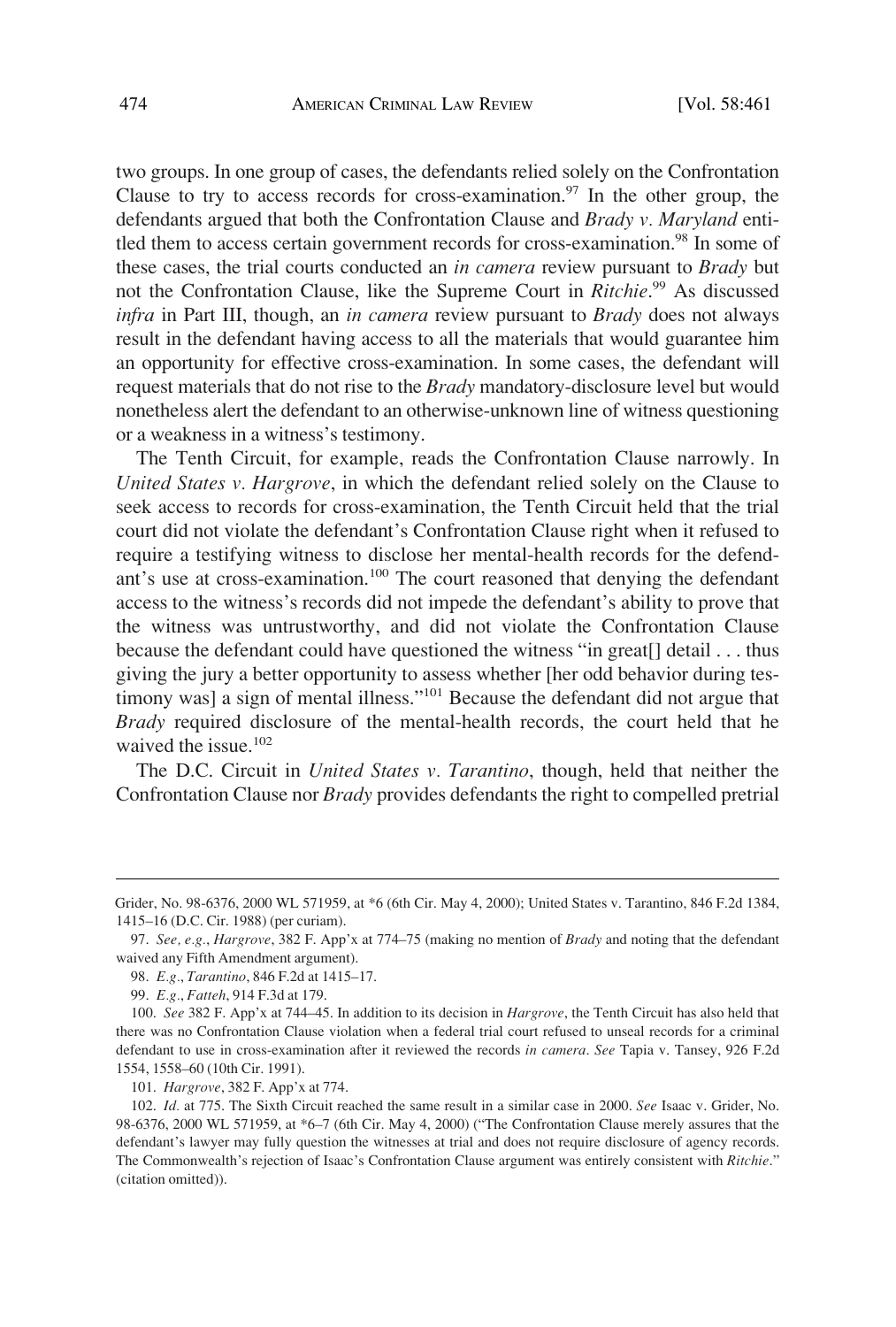<span id="page-14-0"></span>discovery of records requested for use during cross-examination.<sup>103</sup> The defendant sought disclosure of witness statements that contradicted another witness's version of the events at issue.104 The court held that the district court's refusal to compel disclosure of the witness statements did not violate the defendant's Confrontation Clause right to cross-examination or his *Brady* right to governmental disclosure of potentially exculpatory evidence.<sup>105</sup> The D.C. Circuit reasoned that, because neither the Confrontation Clause nor *Brady* creates a constitutional right to discovery in a criminal case, the defendant could not compel the government to disclose the witness statements.<sup>106</sup>

Finally, the Third Circuit has held that *Brady*, but not the Confrontation Clause, gives a defendant the right to *in camera* review of requested records.<sup>107</sup> In *United States v. Fattah*, the trial court conducted an *in camera* review of mental-health records of a testifying witness after the defendant requested them, but concluded that the government was not required to disclose them.<sup>108</sup> The defendant appealed to the Third Circuit and argued that his right to confrontation was infringed, despite the *in camera* review, because he could not use the mental-health records to impeach the witness.109 The Third Circuit reiterated the *Ritchie* plurality's rule that the Confrontation Clause is not a mechanism for pretrial discovery, and that the defendant's right to confront the witness was not impeded by the trial court denying him access to the witness's mental-health records.<sup>110</sup> The court also noted that the *in camera* review was consistent with *Ritchie*'s application of *Brady*, so there was no due process violation.<sup>111</sup>

2. The Eighth Circuit's Requirement of *In Camera* Review to Determine If the Confrontation Clause Requires Disclosure of Records

In *United States v. Arias*, the Eighth Circuit broke with its sister circuits and held that, pursuant to the Confrontation Clause, the trial court should have reviewed a testifying witness's psychotherapy records to determine if the defendant was entitled to access them before cross-examining the witness at trial.<sup>112</sup> The court remanded the case for the trial judge to review the requested records *in camera*. 113 The case arose when K.P., a minor, accused her uncle, Ira Arias, of sexual

113. *Id.* 

<sup>103. 846</sup> F.2d at 1415, 1417. The Eleventh Circuit reached the same conclusion in *United States v. Sardinas*. 386 F. App'x 927, 940–41 (11th Cir. 2010) (affirming the trial court's holding that the government's refusal to disclose information about a witness was not a violation of the Confrontation Clause or *Brady*).

<sup>104.</sup> *Tarantino*, 846 F.2d at 1415.

<sup>105.</sup> *Id.* at 1415–17.

<sup>106.</sup> *See id.* 

<sup>107.</sup> *See* United States v. Fattah, 914 F.3d 112, 179–80 (3d Cir. 2019).

<sup>108.</sup> *See id.* at 179.

<sup>109.</sup> *Id.* 

<sup>110.</sup> *Id.* 

<sup>111.</sup> *See id.* at 179–80.

<sup>112. 936</sup> F.3d 793, 795, 800 (8th Cir. 2019).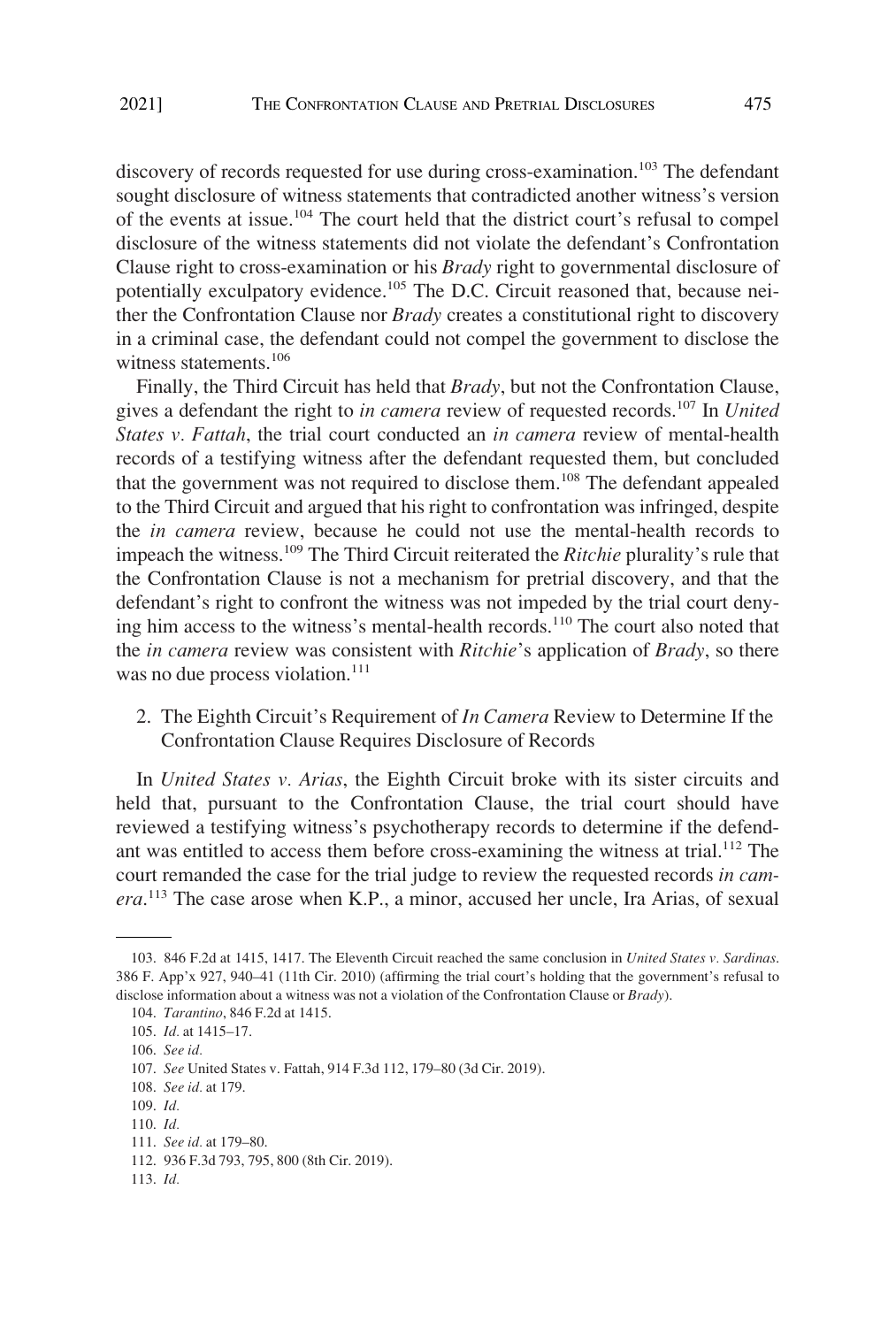assault.<sup>114</sup> Prior to trial, Arias learned that K.P. had received mental-health treatment; he moved to compel production of her psychotherapy records from both before and after the alleged assault.<sup>115</sup> The district court denied the motion as to both sets of records, citing the psychotherapist–patient privilege, but ruled that Arias could still question K.P. at trial about a bipolar disorder diagnosis she received before the alleged assault occurred.<sup>116</sup>

At trial, the prosecution asked K.P. about her mental health on direct examination.117 When K.P. testified that she had been diagnosed with depression after her parents divorced, and the prosecution asked if she had "been diagnosed with anything else[,]" K.P. replied: "Yes. . . . After [the alleged sexual assault], not the divorce. . . . Anxiety and PTSD."118 Arias objected and moved for a mistrial, explaining that it was both a Confrontation Clause and *Brady* violation to allow K.P. to testify about her mental health if Arias could not access her psychotherapy records to impeach her.<sup>119</sup> He contended that, without the records, he had no way of knowing whether K.P.'s reported diagnoses were accurate.120 Further, he argued that the PTSD diagnosis "bolstered the credibility of K.P.'s allegations and that fundamental fairness required that the mental health records be produced to allow for effective cross-examination of K.P. on that point."<sup>121</sup> The court denied the motion and stated that allowing Arias to question K.P. on cross-examination about her pre-existing bipolar disorder was sufficient, so he was not entitled to review her psychotherapy records.<sup>122</sup>

Arias was convicted, and he appealed to the Eighth Circuit.<sup>123</sup> He challenged the district court's denial of his motion for a mistrial regarding K.P.'s statements about receiving a PTSD diagnosis after the alleged sexual assault.<sup>124</sup>

A divided Eighth Circuit panel held that the district court may have violated the Confrontation Clause by allowing K.P.'s testimony about her anxiety and PTSD diagnosis while Arias did not have access to her psychotherapy records.125 It held that the district court should have reviewed the records *in camera* to determine if the Confrontation Clause gave Arias the right to access them.<sup>126</sup> It reasoned that, without the records, Arias could not have determined whether K.P.'s testimony about anxiety and PTSD was caused by other traumatic incidents.<sup>127</sup> This could

114. *Id.* at 795. 115. *Id.*  116. *Id.*  117. *Id.* at 796. 118. *Id.*  119. *See id.*  120. *See id.*  121. *Id.*  122. *Id.*  123. *Id.* at 797. 124. *Id.* at 799. 125. *Id.*  126. *Id.* at 800. 127. *Id.*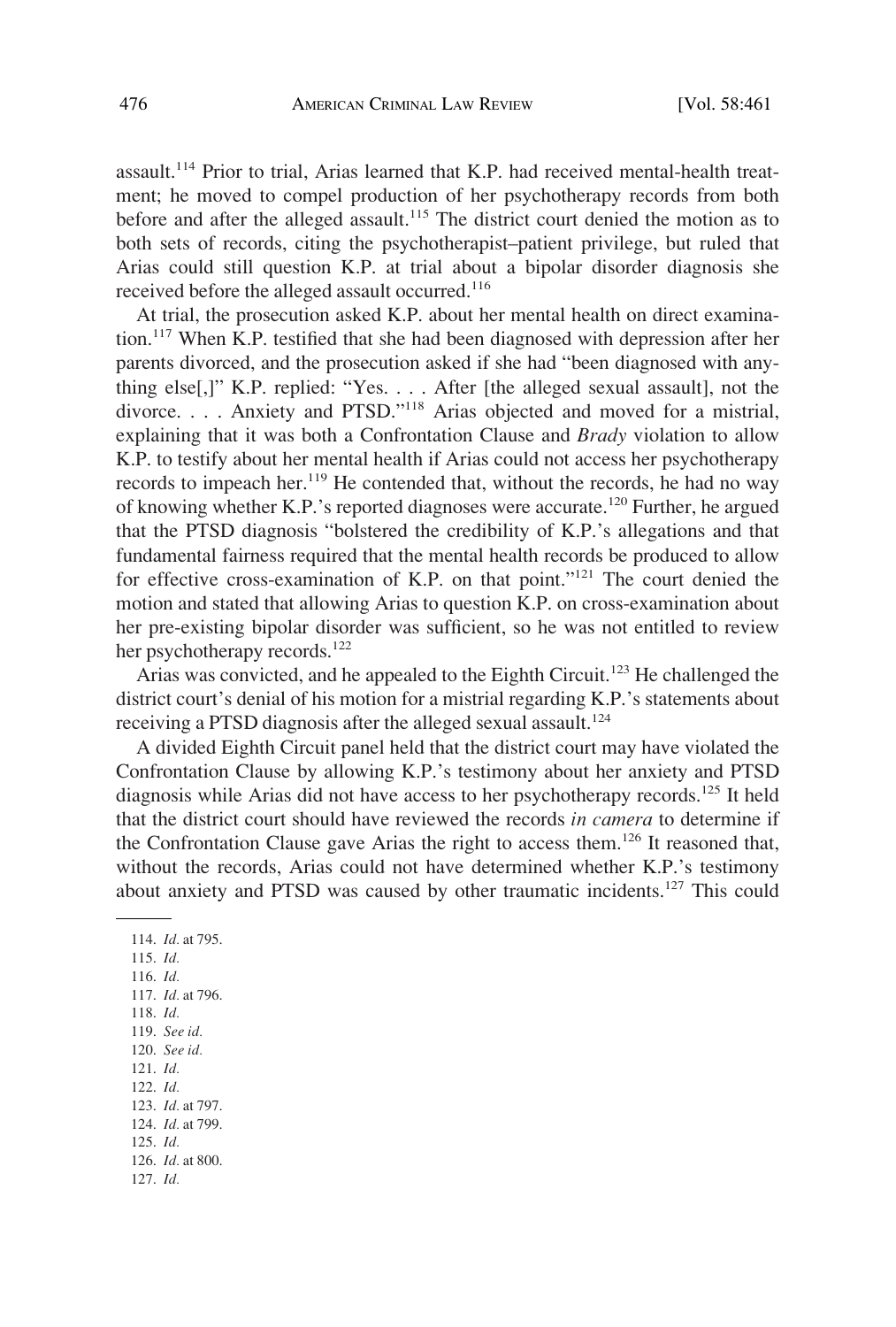have prohibited him from proffering "alternative theories of defense."<sup>128</sup> Additionally, the records could have revealed that K.P. did not have an anxiety and PTSD diagnosis at all—Arias had no opportunity to learn the truth, and could not effectively crossexamine K.P.'s credibility even though the "case . . . rested entirely on conflicting testimony."<sup>129</sup> Further, according to the Eighth Circuit:

K.P.'s testimony that she had received a post-assault diagnosis of PTSD tends to substantially bolster her accusation of a sexual assault. The clear implication of the testimony is that an objective medical professional found that she had suffered a traumatic event, and the timing of the diagnosis would tend to suggest to the jury that the assault was that event.<sup>130</sup>

The trial court's decision to allow testimony on K.P.'s pre-assault bipolar disorder diagnosis while Arias could not access her mental-health records "did not address the bolstering issue."<sup>131</sup> The court explained that, once K.P. testified about anxiety and PTSD and the jury considered it, "the Confrontation Clause became implicated" and Arias had a right to cross-examine K.P. effectively.<sup>132</sup> Without access to her mental-health records, that right might have been violated. The Eighth Circuit "remand[ed] the case to the district court . . . [to] conduct[] an *in camera* review of the records to determine the appropriate course of action."133

The *Arias* dissent relied on the plurality opinion in *Pennsylvania v. Ritchie*  to argue that the Confrontation Clause provides only a trial right related to crossexamination, not a mechanism through which defendants can compel discovery.<sup>134</sup> The dissent explained that the majority's holding conflicted with the *Ritchie* plurality and created a split with the Third, Sixth, Tenth, Eleventh, and D.C. Circuits, all of which held that "the Confrontation Clause does not guarantee a right to compelled discovery."135 It elaborated that the defendant was not prevented from questioning K.P. extensively about the PTSD diagnosis in order to "explore" her credibility at trial.<sup>136</sup> Plus, "if K.P. had successfully invoked a psychotherapistpatient privilege to prevent cross-examination, then Arias could have moved to strike her direct testimony about PTSD" from the record.<sup>137</sup> Because the Confrontation Clause does not provide defendants with the right to compel discovery from "a third party that might assist . . . in cross-examining a witness," the dissent argued that the majority's decision conflicted with *Ritchie* and improperly

128. *Id.* at 799.

129. *Id.* 

130. *Id.* 

131. *Id.* 

132. *Id.* 

133. *Id.* at 800.

134. *See id.* at 801–02 (Colloton, J., dissenting).

135. *See id.* at 802.

136. *Id.* at 801.

137. *Id.*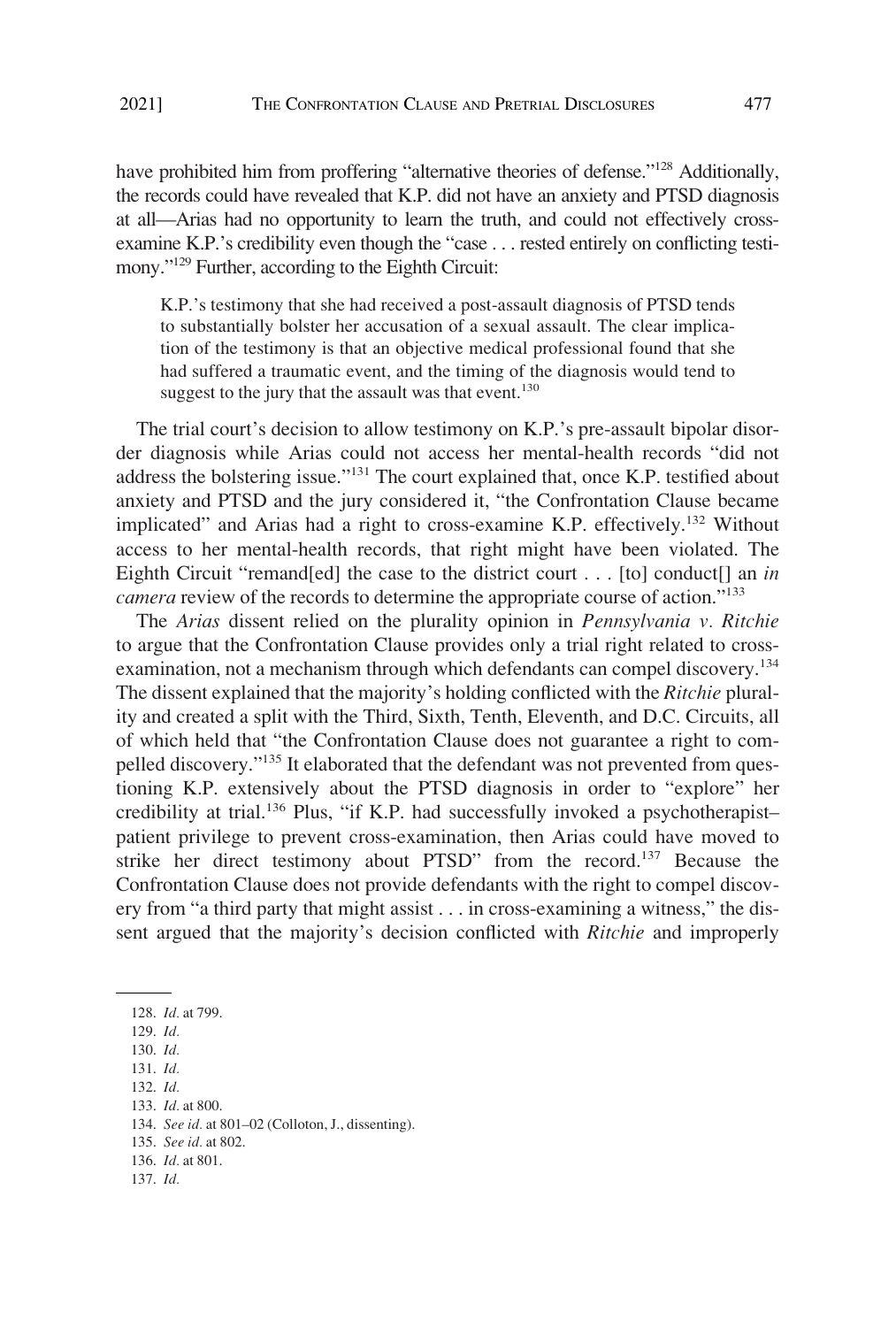### <span id="page-17-0"></span>expanded the bounds of the Confrontation Clause.<sup>138</sup>

#### *B. The Confrontation Clause in State Courts of Last Resort After* Ritchie

The Sixth Amendment Confrontation Clause applies to the states through the Fourteenth Amendment.<sup>139</sup> Like the federal circuits, state courts vary in their approach to *in camera* review of cross-examination materials. Not every state's highest court, however, has examined *Ritchie*'s Confrontation Clause holding. Of those that have, many do not require any form of *in camera* review; rather, they follow the *Ritchie* plurality and do not allow defendants to request any pretrial discovery materials pursuant to the Confrontation Clause.<sup>140</sup> In these states, so long as the trial court does not hinder the defendant's ability to ask questions of the alleged victim during cross-examination, the defendant's Confrontation Clause right has been upheld.<sup>141</sup>

Other state courts have held that the Confrontation Clause requires trial courts to conduct an *in camera* review of requested materials if defendants can show that the records are necessary to safeguard their right to effective cross-examination. Connecticut, for example, developed this right prior to *Ritchie* in *State v. Esposito*. There, the state supreme court explained that "[i]f the in camera inspection does reveal relevant material then the witness should be given an opportunity to decide whether to consent to release of such material to the defendant or to face having her testimony stricken in the event of refusal."<sup>142</sup> South Dakota has similarly held that a defendant who showed "a reasonable probability that the [requested] records may contain material evidence" was entitled to have the testifying witness's file reviewed *in camera* in the trial court.<sup>143</sup> Rhode Island held, in a case with facts similar to *Ritchie*, that the defendant had a right to access records from the state child-

141. *See, e.g.*, Gale v. State, 792 P.2d 570, 583 (Wyo. 1990) (holding that the defendant's "right to confrontation was satisfied when he was allowed to conduct extensive cross-examination of the prosecution witnesses against him").

<sup>138.</sup> *Id.* at 801.

<sup>139.</sup> Pointer v. Texas, 380 U.S. 400, 403 (1965).

<sup>140.</sup> *See, e.g.*, *In re* Crisis Connection, Inc., 949 N.E.2d 789, 797 (Ind. 2011) (finding no Confrontation Clause violation where Indiana's "victim advocate privilege" prevented the disclosure of a victim's counseling records); People v. Turner, 109 P.3d 639, 647 (Colo. 2005) (holding that an organization's refusal to disclose records related to a victim of domestic violence pursuant to a "victim-advocate privilege" did not violate the Confrontation Clause); People v. Hammon, 938 P.2d 986, 992 (Cal. 1997) (declining to hold "that the Sixth Amendment confers a right to discover privileged psychiatric information before trial"); Cockerham v. State, 933 P.2d 537, 540–41 (Alaska 1997) (holding that the trial court's denial of *in camera* review of a witness's juvenile record did not violate the Confrontation Clause); Goldsmith v. State, 651 A.2d 866, 873 (Md. 1995) (holding that the Confrontation Clause does not establish "a pre-trial right of a defendant to discovery review of a potential witness's privileged psychotherapy records"); State v. Thiel, 768 P.2d 343, 345 (Mont. 1989) ("Montana's child abuse confidentiality statute as it applies to file review does not violate a defendant's right to confront his accusers.").

<sup>142. 471</sup> A.2d 949, 956 (Conn. 1994).

<sup>143.</sup> State v. Karlen, 589 N.W.2d 594, 605 (S.D. 1999).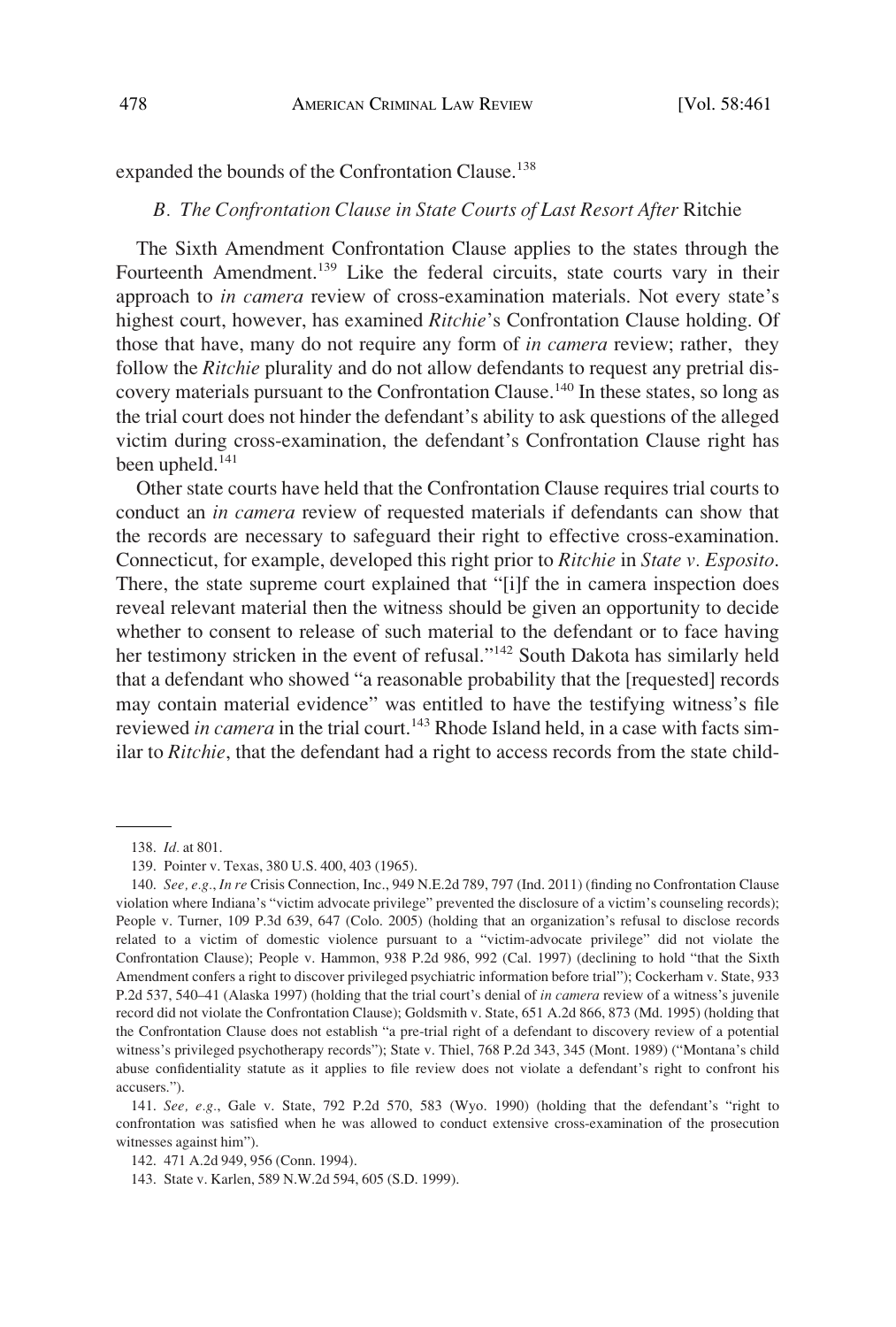<span id="page-18-0"></span>welfare agency to use during cross-examination.<sup>144</sup> Other state high courts have similar rules as well. $145$ 

Defendants in state court would benefit from a uniform Confrontation Clause rule, like the rule several states already have, that allows them to request and potentially access (after *in camera* review) materials that would help guarantee an opportunity for effective cross-examination.

# III. THE CURRENT UNDERSTANDING OF CONFRONTATION CLAUSE PRETRIAL DISCLOSURES SHOULD BE BROADENED TO SAFEGUARD CRIMINAL DEFENDANTS' OPPORTUNITY FOR EFFECTIVE CROSS-EXAMINATION

As Justice Brennan explained in *Pennsylvania v. Ritchie*, the Confrontation Clause should provide criminal defendants with a broader right than just the opportunity for effective cross-examination at trial.<sup>146</sup> In some cases, allowing defendants to request access to government materials for use during cross-examination will help guarantee the opportunity for effective confrontation of adverse witnesses. Among the federal courts of appeals and the states, the Eighth Circuit's holding in *United States v. Arias* comes closest to the proper reading of the Confrontation Clause.

In this Part, Section A describes why a broader reading of the Confrontation Clause to include an *in camera* review of requested cross-examination materials is necessary to protect the constitutional rights of defendants despite the overlap with the government's requirement to disclose *Brady* materials. Section B explains why allowing a defendant to request cross-examination materials is necessary to guarantee an opportunity for effective cross-examination, particularly when a witness opens the door to a specific line of questioning. Section C explains how *in camera*  review of requested cross-examination materials would appropriately balance the competing interests of defendants, witnesses, and the government during criminal trials. Finally, Section D demonstrates how requiring defendants to point to some way they expect requested materials to be necessary during cross-examination is a logical prerequisite to *in camera* review that will help ensure that trial courts are not overburdened.

<sup>144.</sup> State v. Kelly, 554 A.2d 632, 634–36 (R.I. 1989).

<sup>145.</sup> *See, e.g.*, Commonwealth v. Bishop, 617 N.E.2d 990, 996 (Mass. 1993) ("[T]he defendant must show, at the threshold, that records privileged by statute are likely to contain relevant evidence. If the judge finds, based on the defendant's proffer, that the records are likely to be relevant to an issue in the case, the judge shall review the records in camera to determine whether the communications, or any portion thereof, are indeed relevant.").

<sup>146.</sup> Pennsylvania v. Ritchie, 480 U.S. 39, 71 (1987) (Brennan, J., dissenting) ("The creation of a significant impediment to the conduct of cross-examination thus undercuts the protections of the Confrontation Clause, even if that impediment is not erected at the trial itself. In this case, the foreclosure of access to prior statements of the testifying victim deprived the defendant of material crucial to the conduct of cross-examination.").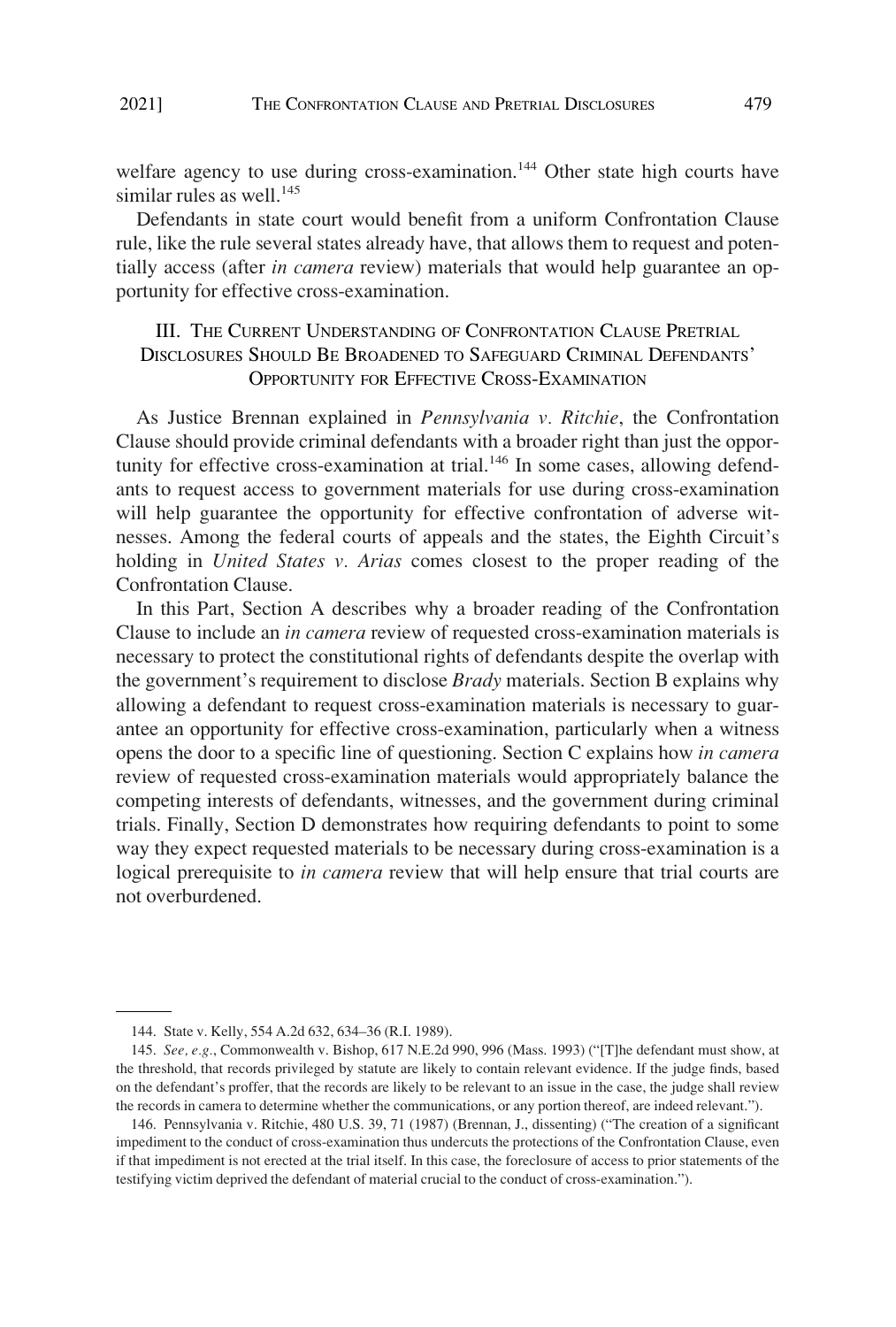## <span id="page-19-0"></span>*A. The Need for* In Camera *Review of Requested Cross-Examination Materials Under the Confrontation Clause Despite the Government's Compelled* Brady *Disclosures*

The overlap between a defendant's Confrontation Clause right to effective cross-examination and his *Brady* right to exculpatory evidence is not always sufficient to ameliorate the current narrow understanding of the Confrontation Clause. *Brady* materials may cover everything a defendant needs for cross-examination, so in some cases a broader Confrontation Clause standard would not be necessary at trial. This happened in *Ritchie*: the defendant requested access to certain government materials pursuant to both *Brady* and the Confrontation Clause, and the Supreme Court remanded for the trial court to determine, *in camera*, if he was entitled to them under *Brady* (but not the Confrontation Clause).<sup>147</sup> But Justice Brennan still contended that Ritchie suffered a constitutional violation by not being allowed to access the material under the Confrontation Clause.<sup>148</sup>

Justice Brennan's dissent in *Ritchie* points to why a broader Confrontation Clause right for criminal defendants is necessary, even though defendants receive exculpatory and impeachment material under *Brady*. He wrote that courts can violate the Confrontation Clause by denying criminal defendants "access to material that would serve as the basis for a significant line of inquiry at trial."149 But under *Brady*, a defendant only receives material for which "there is a reasonable probability" that its disclosure will change the outcome of the case.<sup>150</sup> Not all material that would ensure that a defendant can effectively formulate lines of questioning during cross-examination meets this high standard. Justice Brennan explained that the value of some evidence lies in its "more subtle potential for diminishing the credibility of a witness," rather than in its ability to influence the outcome of the proceeding, or even its obvious impeachment value.<sup>151</sup>

Consider K.P.'s psychotherapy records in *United States v. Arias*. 152 Arias did not know what they contained, but it is possible that the records may have opened up new, relevant topics during cross-examination that would otherwise remain unknown. Just because the psychotherapy records did not obviously enable Arias to more effectively impeach K.P. under *Brady* does not mean that they were unnecessary for his opportunity to effectively cross-examine her under the Confrontation Clause. Even though in some cases a defendant's request for disclosure might be identical under the Confrontation Clause and *Brady*, Justice Brennan correctly advocated for a reading of the Confrontation Clause that affords it

<sup>147.</sup> *Id.* at 58 (majority opinion).

<sup>148.</sup> *See id.* at 66 (Brennan, J., dissenting).

<sup>149.</sup> *Id.* 

<sup>150.</sup> *See* United States v. Bagley, 473 U.S. 667, 682 (1985) (plurality opinion); *id.* at 685 (White, J., concurring in part and concurring in the judgment).

<sup>151.</sup> *Ritchie*, 480 U.S. at 72 (Brennan, J., dissenting).

<sup>152. 936</sup> F.3d 793, 796 (8th Cir. 2019); *see supra* Section II.A.2.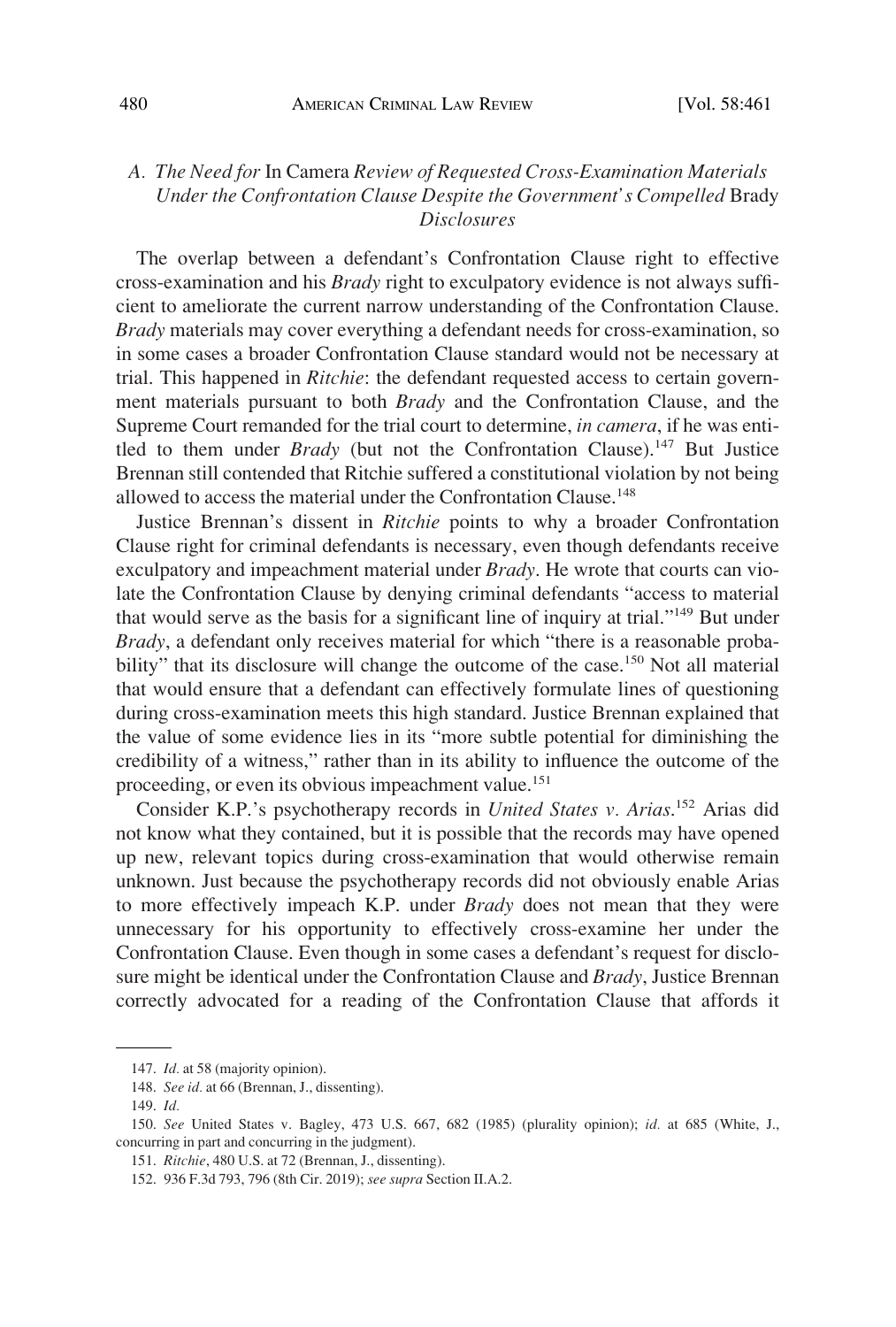<span id="page-20-0"></span>"independent significance in protecting against infringements on the right to crossexamination."<sup>153</sup>

Further, prohibiting a defendant from questioning a witness about a relevant topic—even when questions on the topic would invoke confidential material violates the Confrontation Clause.154 *Arias* illustrates this. The defendant believed, but was not sure, that reading the alleged victim's psychotherapy records might open up an otherwise-unknown line of questioning, such as whether other traumatic events besides the assault in question caused her to develop PTSD.<sup>155</sup> The trial court allowed Arias to question the witness, K.P., about her bipolar disorder diagnosis even though he could not access her mental health records.<sup>156</sup> But probing K.P. about the accuracy of her PTSD diagnosis without any factual basis for the question might have seemed malicious to the jury. And asking K.P. if she suffered other traumatic events that led to her PTSD diagnosis might have seemed random or desperate. Without accessing the records, the potential harm to Arias of asking K.P. about her mental health without full information might have outweighed the benefit of an attempt to impeach her. Further, K.P.'s psychotherapy records might have contained helpful information that Arias had not thought of. Thus, as Justice Brennan explained, denying a defendant access to material that would "serve as the basis" for cross-examination is tantamount to precluding the defendant from pursuing a line of questioning at trial.<sup>157</sup>

The high-stakes nature of criminal trials requires a stronger protection than the mere ability to ask questions during cross-examination. Ensuring that defendants have the opportunity for effective cross-examination by accessing records that might open up new lines of inquiry or otherwise help challenge a witness is crucial to safeguarding their constitutional rights.

# *B. The Need for Pretrial Disclosure of Confrontation Clause Materials to Guarantee an Opportunity for Effective Cross-Examination, Especially When the Witness Opens the Door to a Line of Questioning*

The *Ritchie* majority effectively held that the Confrontation Clause is satisfied so long as a defendant is not expressly prohibited from any line of questioning at trial.<sup>158</sup> But this narrow understanding does not always give a criminal defendant an opportunity for *effective* cross-examination.159 Justice Blackmun made this

159. *Id.* 

<sup>153.</sup> *Ritchie*, 480 U.S. at 72.

<sup>154.</sup> *See id.* at 52 (plurality opinion) (discussing *Davis v. Alaska*, 415 U.S. 308, 316 (1974), in which the Court held that a defendant could not be prohibited from questioning a witness about his "presumptively confidential" juvenile record).

<sup>155.</sup> *See Arias*, 936 F.3d at 799.

<sup>156.</sup> *Id.* at 795.

<sup>157.</sup> *Ritchie*, 480 U.S. at 66 (Brennan, J., dissenting).

<sup>158.</sup> *Id.* at 61–62 (Blackmun, J., concurring in part and concurring in the judgment).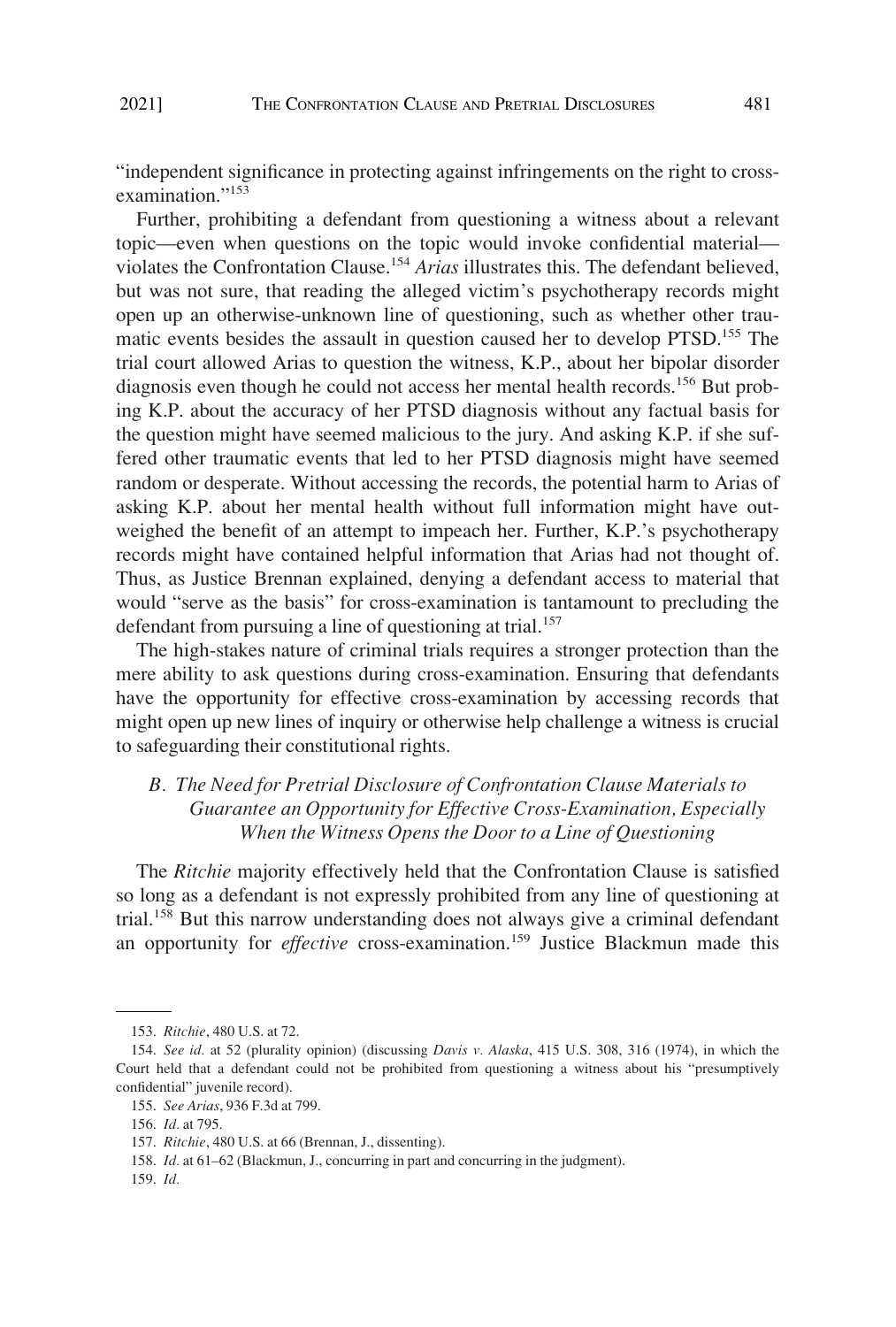point in his *Ritchie* concurring opinion.<sup>160</sup> He believed it could violate the Confrontation Clause if a court denies a defendant access to material that "would make possible effective cross-examination of a crucial prosecution witness."<sup>161</sup> Additionally, Justice Brennan wrote that reading the Confrontation Clause as simply a trial right is "inconsistent with [its] underlying values" and changes criminal defendants' right to an opportunity for *effective* cross-examination to merely the right to an opportunity for *some* cross-examination.<sup>162</sup> In some cases, it may be impossible for a defendant to demonstrate that a witness is biased or has a faulty memory without certain pretrial disclosures from the government—particularly those that are not compelled under *Brady*. 163

This is especially true when a witness opens the door to a particular line of questioning, but the court has denied the defendant access to materials pertaining to that line of questioning. For example, in *United States v. Arias*, the Eighth Circuit did not allow Arias to review K.P.'s psychotherapy records, but allowed K.P. to testify about their contents.<sup>164</sup> Even though Arias could ask K.P. questions about the records during cross-examination, he did not have an opportunity for *effective*  cross-examination without reviewing the records himself. Once a witness herself opens the door to a line of questioning, even if the court has previously denied a defendant access to requested cross-examination records, the court should allow the defendant to access the records that would aid in cross-examining the witness about the topic that she put at issue.

Even assuming that the majority of witnesses in criminal trials are truthful, their responses are often practiced and their demeanor is highly coached<sup>165</sup>—which likely puts a defendant at a disadvantage when the trial court does not allow him to access materials about which the witness is testifying. Jurors use nonverbal cues to determine a witness's credibility, even though such cues are easy to misinterpret.166 And perjury and false testimony can burden a defendant's ability to crossexamine effectively.<sup>167</sup> If a defendant is unable to access materials about which a witness will testify, the defendant is less likely to have an opportunity for effective cross-examination because he may not be able to anticipate flaws in the testimony.

166. Robert K. Bothwell & Mehri Jalil, *The Credibility of Nervous Witnesses*, 7 J. SOC. BEHAV. & PERSONALITY 581, 583–85 (1992) (examining mistaken jury reactions to nervousness in a trial setting and arguing that "[w]ho presents the evidence and how they act when they present it may be as important, or even more important, than the evidence itself").

167. *See* Wellborn III, *supra* note 165, at 1080–81 (discussing how cross-examination is considered a "legal engine . . . for the discovery of truth," but jurors are still unlikely to detect a witness's falsehoods during crossexamination (citation omitted)).

<sup>160.</sup> *Id.* 

<sup>161.</sup> *Id.* at 62.

<sup>162.</sup> *See id.* at 72 (Brennan, J., dissenting).

<sup>163.</sup> *Id.* at 71–72.

<sup>164. 936</sup> F.3d 793, 795 (8th Cir. 2019).

<sup>165.</sup> *See* Olin Guy Wellborn III, *Demeanor*, 76 CORNELL L. REV. 1075, 1079–82 (1991) (summarizing pertinent social science materials and concluding that jurors are unlikely to "make effective use" of demeanor evidence).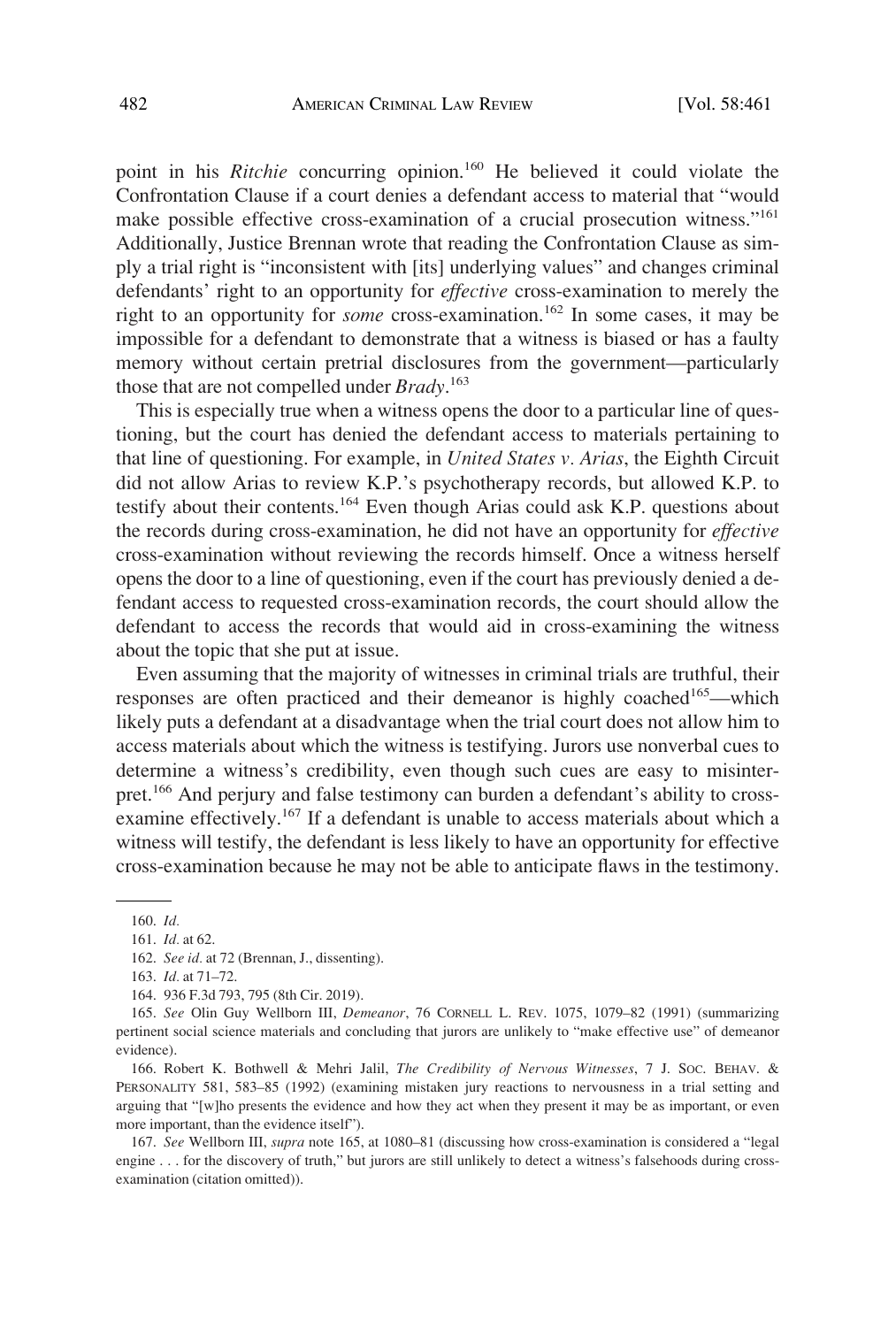<span id="page-22-0"></span>

An *in camera* review of requested materials could ensure that defendants have access to materials that will safeguard their opportunity for effective cross-examination while also ensuring that a defendant's access is not overbroad.

# *C. An* In Camera *Review of Requested Cross-Examination Materials Can Balance the Interests of Criminal Defendants, Witnesses, and the Government*

An *in camera* review of requested cross-examination materials would facilitate a defendant's access to materials necessary for the opportunity for effective crossexamination while protecting witnesses from disclosures that unnecessarily violate their privilege. While reviewing a defendant's requested cross-examination materials, the trial court can confirm that the defense will not access records that are not necessary to safeguard the defendant's constitutional rights, and can protect the alleged victim's privileged material. This protects the government's interest in protecting victims' privacy, while ensuring the criminal defendant has access to materials that will guarantee his opportunity for effective cross-examination.

In *Ritchie*, Justice Brennan suggested that, instead of an *in camera* review, defense counsel should have direct access to requested materials to evaluate whether they will be useful for cross-examination.<sup>168</sup> His view was that defense counsel was "adequately equipped to determine" whether the requested material would be useful during cross-examination.<sup>169</sup> Although true, this point must be balanced against a state's interest in protecting victims<sup>170</sup>—especially when Confrontation Clause cases arise in the context of juvenile sexual abuse.<sup>171</sup> In *Ritchie*, the majority noted that an *in camera* review would safeguard the defendant's *Brady* right while preserving Pennsylvania's interest in its child victims' ability to speak with counselors without fear that their personal information will be made public.<sup>172</sup> State courts of last resort have reached the same conclusion.<sup>173</sup> And the same concept of balancing interests through *in camera* review can be applied to Confrontation Clause disclosures. Even under *Brady*'s mandatory disclosure requirement (and the Confrontation Clause disclosures proposed here),

<sup>168.</sup> *Ritchie*, 480 U.S. at 68–69 (Brennan, J., dissenting) ("[U]nless counsel has access to prior statements of a witness, he or she cannot identify what subjects of inquiry have been foreclosed from exploration at trial. Under the Court's holding today, the result is that partial denials of access may give rise to Confrontation Clause violations, but absolute denials cannot.").

Justice Brennan also pointed to *Jencks v. United States*, a case in which the Court, pursuant to its supervisory authority, held that a criminal defendant was entitled to access prior statements of witnesses who testified against him at trial. *Id.* at 68 (citing Jencks v. United States, 353 U.S. 657 (1957)). Because defense counsel was better equipped to analyze the material for its usefulness during cross-examination, Justice Brennan himself wrote for the *Jencks* majority that the required disclosure was not subject to *in camera* review before the defendant gained access to it. *See Jencks*, 353 U.S. at 668–69.

<sup>169.</sup> *Ritchie*, 480 U.S. at 72 (quoting *Jencks*, 353 U.S. at 668–69).

<sup>170.</sup> *See id.* at 60 (majority opinion).

<sup>171.</sup> *See, e.g.*, *id.*; United States v. Arias, 936 F.3d 793, 795 (8th Cir. 2019).

<sup>172.</sup> *See Ritchie*, 480 U.S. at 60–61.

<sup>173.</sup> *See, e.g.*, People v. Stanaway, 521 N.W.2d 557, 562 (Mich. 1994).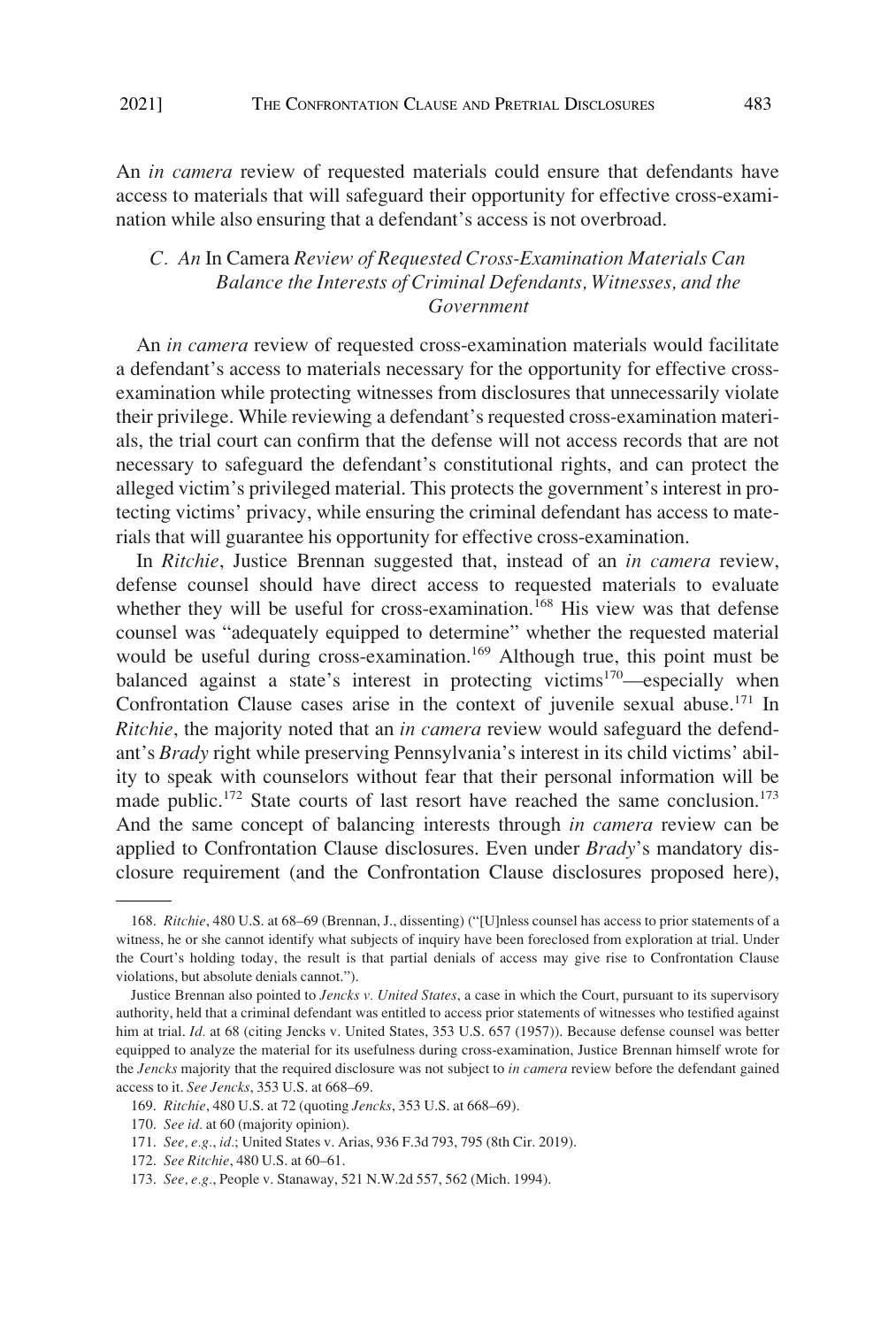<span id="page-23-0"></span>defendants do not have the right to "unsupervised authority to search through the Commonwealth's files."<sup>174</sup>

## *D. A Materiality Requirement for Requested Confrontation Clause Materials Can Avoid Overburdening Trial Courts*

According to the Supreme Court, *in camera* review is "a relatively costless and eminently worthwhile method to insure" a fair "balance between petitioners' claims of irrelevance and privilege" and a party's need to access materials before and during trial.175 Trial courts in criminal cases already conduct *in camera* review of contested *Brady* material,<sup>176</sup> as well as in numerous other contexts.<sup>177</sup> Imposing an *in camera* review requirement of requested Confrontation Clause materials for cross-examination would not overburden trial courts, but it would safeguard criminal defendants' constitutional right to confront adverse witnesses.

Further, an *in camera* review requirement would not have to apply to every request a defendant makes for Confrontation Clause materials. Unlike *Brady* exculpatory materials that the government must disclose regardless of whether the defense requests them,178 courts could follow *Arias* and require defendants to affirmatively request Confrontation Clause materials. This would protect courts from having to review information that the defendant does not think will be useful. Courts could also require defendants to show why they think the requested materials might be material to the opportunity for effective cross-examination. This distinction from *Brady* makes sense given that cross-examination materials may not rise to the level of changing the outcome of a trial, but are still necessary to uphold defendants' right to confront adverse witnesses.<sup>179</sup>

This Court thus has authorized trial courts to employ in camera review in a variety of contexts where sensitive information is at issue. *See, e.g.*, *United States v. Zolin*, 491 U.S. 554, 572 (1989) (attorney-client privilege); *N.Y. Times Co. v. Jascalevich*, 439 U.S. 1317, 1323 (1978) (journalist's witness interviews); *United States v. LaSalle Nat'l Bank*, 437 U.S. 298, 303 (1978) (IRS investigative file); [*United States v.*] Nixon, 418 U.S. [683,] 706 [1974] (presidential communications); *Taglianetti v. United States*, 394 U.S. 316, 317 (1969) (electronic surveillance records). In camera review is not a new or difficult process; courts do it all the time.

<sup>174.</sup> *Ritchie*, 480 U.S. at 59; *see also* United States v. Bagley, 473 U.S. 667, 675 (1985) (majority opinion) (noting that, in the *Brady* context, a "prosecutor is not required to deliver his entire file to defense counsel"); United States v. Agurs, 427 U.S. 97, 110–11 (1976) (same).

<sup>175.</sup> Kerr v. U.S. Dist. Ct., 426 U.S. 394, 405 (1976).

<sup>176.</sup> *See supra* notes 50–54 and accompanying text.

<sup>177.</sup> *See* Brief of Amicus Curiae National Association of Criminal Defense Lawyers in Support of Petitioner at 16, Friend v. Indiana, 141 S. Ct. 162 (2020) (No. 19-1213). The amicus brief explained:

*Id.* at 16–17.

<sup>178.</sup> *See Bagley*, 473 U.S. at 682 (plurality opinion) (stating that prosecutorial failures to disclose may arise regardless of whether the defendant makes "no request," a "general request," or a "specific request" for *Brady*  material).

<sup>179.</sup> In *Brady* cases, the argument that the prosecution should decide whether evidence is favorable to the defendant has been compared with "appoint[ing] the fox as henhouse guard." DiSimone v. Phillips, 461 F.3d 181, 195 (2d Cir. 2006). The same idea applies here—the prosecution should not decide what the defense will need at cross-examination, but the trial court may serve as the gatekeeper of such evidence.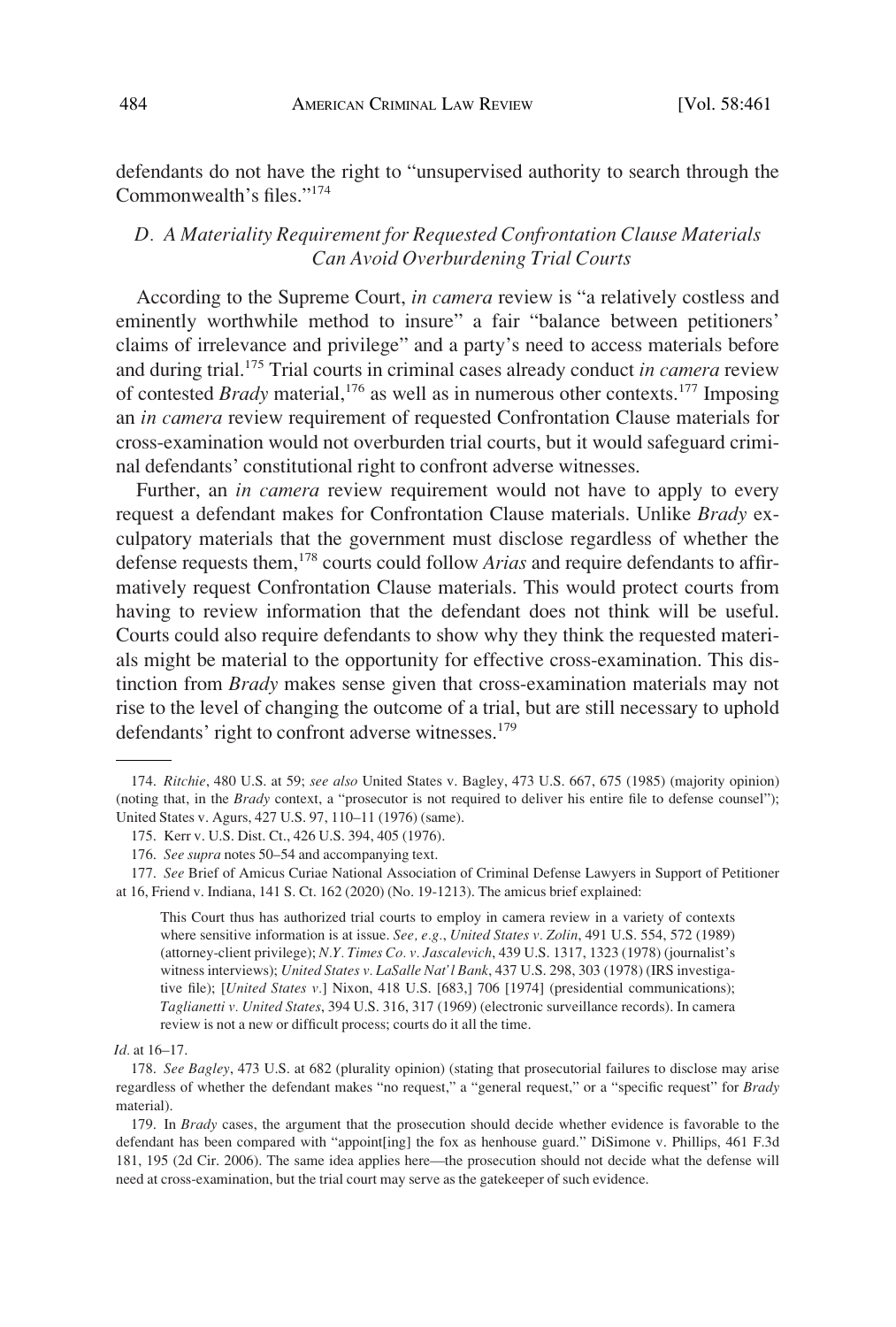Requiring defendants to show that requested records might be material to the opportunity for effective cross-examination would make defendants less likely to bombard judges with numerous requests for *in camera* review. The materiality requirement does not have to specifically define what the evidence will reveal after all, defendants might not be able to predict what the requested records contain. In this context, "material" might be as Justice Brennan imagined—records that would "serve as the basis" for cross-examination would qualify, such as records that would open up a new line of questioning.180 Take *Arias* as an example. Arias's arguments "made clear" that K.P. testifying about her PTSD diagnosis "presented difficulties different from [her] pre-existing mental-health issues."181 He did not just blindly request K.P.'s psychotherapy records—he did so with a specific intention to check if he could challenge K.P. by showing that her PTSD diagnosis was not a clear-cut indication that he committed the alleged crime. This type of request could satisfy a defendant's burden of showing why he needs the requested materials.

Additionally, courts developing a materiality standard could look to states that have *in camera* Confrontation Clause review and require defendants to show that the requested records will make their cross-examination more effective. For example, in Michigan, the state supreme court has held that only "where a defendant can establish a reasonable probability that the privileged records are likely to contain material information necessary to his defense, an in camera review of those records must be conducted to ascertain whether they contain evidence that is reasonably necessary, and therefore essential, to the defense."<sup>182</sup>

Massachusetts has handled Confrontation Clause *in camera* review differently. Its approach is closer to Justice Brennan's idea of Confrontation Clause disclosures that still protects trial courts' time. In one case, the Commonwealth's Supreme Court allowed defense counsel to access requested records *before* the judge analyzed them.<sup>183</sup> The court reasoned that judges should not have to act as defense counsel, determining which records may be useful to the defendant's case.<sup>184</sup> Once defense counsel reported which records would be useful at trial, the judge would conduct an *in camera* review of the records' admissibility.<sup>185</sup> The Massachusetts court explained that the judge would have discretion to "enter any orders that are deemed appropriate to ensure that the information contained in the records will not be disclosed beyond the defendant's need to prepare and present his defense."<sup>186</sup>

<sup>180.</sup> Pennsylvania v. Ritchie, 480 U.S. 39, 66 (1987) (Brennan, J., dissenting).

<sup>181.</sup> United States v. Arias, 936 F.3d 793, 799 (8th Cir. 2019).

<sup>182.</sup> People v. Stanaway, 521 N.W.2d 557, 562 (Mich. 1994).

<sup>183.</sup> Commonwealth v. Stockhammer, 570 N.E.2d 992, 1002–03 (Mass. 1991).

<sup>184.</sup> *Id.* at 1001.

<sup>185.</sup> *Id.* at 1003.

<sup>186.</sup> *Id.*